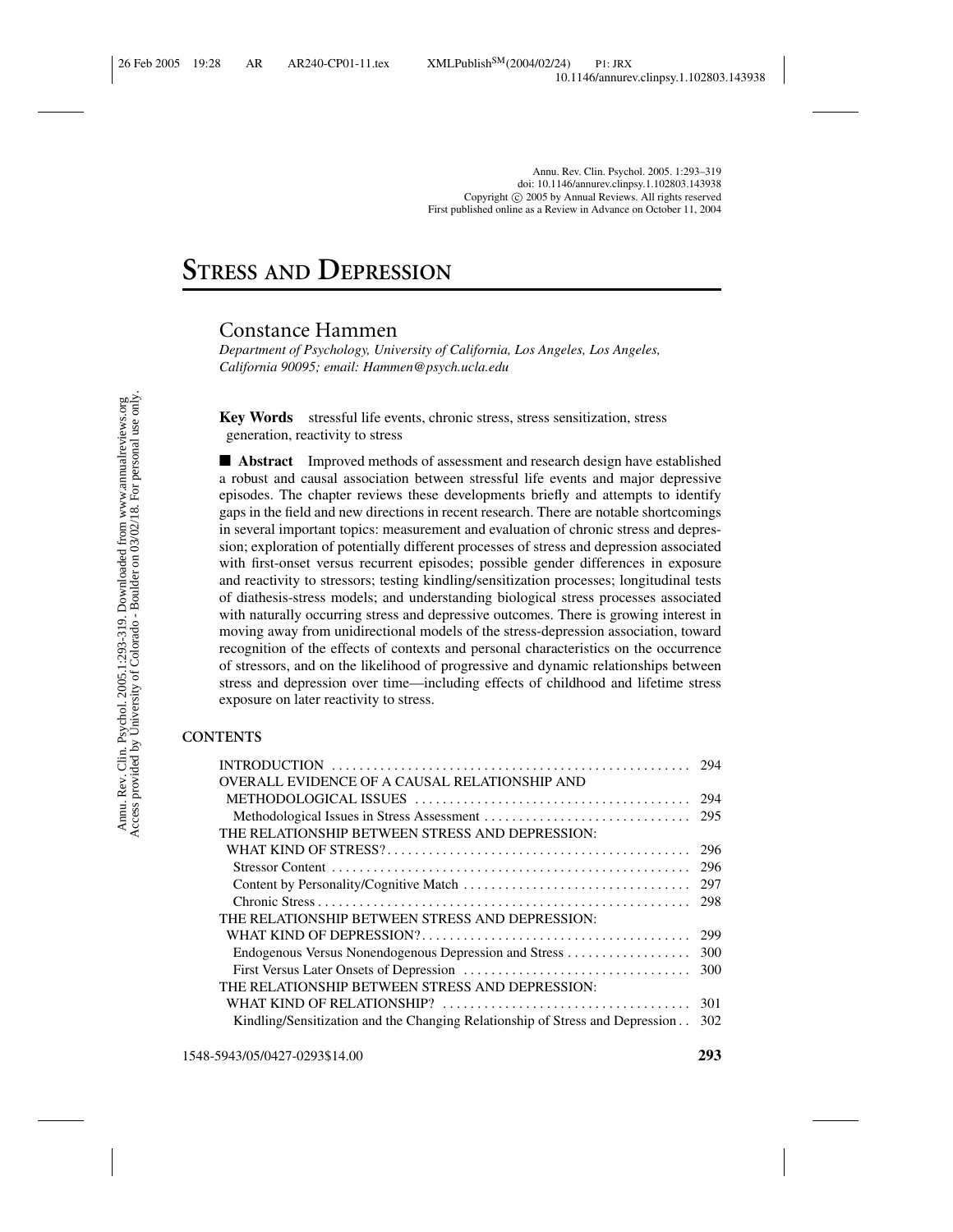| THE STRESS-DEPRESSION RELATIONSHIP: MODELS. |  |
|---------------------------------------------|--|
|                                             |  |
|                                             |  |
|                                             |  |
|                                             |  |
|                                             |  |
|                                             |  |

#### **INTRODUCTION**

Several excellent and widely cited reviews have been written on the topic of stress and depression in the past 15 years (e.g., Kessler 1997, Mazure 1998, Monroe & Hadjiyannakis 2002, Paykel 2003, Tenant 2002). Therefore, one challenge of the current chapter is to provide a useful brief summary of the state of the field, yet include coverage that is forward-looking enough to avoid duplication of prior reviews. Accordingly, particular attention is devoted to emerging topics in this field, or to highlighting interesting topics with significant conceptual or empirical gaps—admittedly subjective decisions. A second challenge is that this is a huge field, with major works emerging not only in clinical psychology, but also in sociology, psychiatry, and public health/epidemiology. Hundreds of articles have been published in just the past few years. Thus, it is necessary to be selective, with no pretense of comprehensive and exhaustive reporting. Coverage focuses on relatively more recent work, mostly based on longitudinal studies, addressing adult unipolar depressive disorders rather than symptom outcomes. (There are some exceptions if relevant work is distinctive, informative, or illustrative of key points.) The chapter starts with an affirmation of the empirical link between stress and depression, and the methodological issues in stress measurement, followed by sections that address several questions in the stress-depression relationship: what kind of stress, what kind of depression, and what kind of relationship?

## **OVERALL EVIDENCE OF A CAUSAL RELATIONSHIP AND METHODOLOGICAL ISSUES**

A substantial body of research using state-of-the-art interview measures of episodic life events has found higher levels of significant stressors prior to the onset of major depressive episodes in patients compared to controls, and in community samples (e.g., reviewed in Brown & Harris 1989, Mazure 1998). Mazure summarized findings—many based on Brown & Harris's (1978) Life Events and Difficulties Schedule—noting that stressors were 2.5 times more likely in depressed patients compared to controls, and that in community samples, 80% of depressed cases were preceded by major life events. Note that the great majority of these studies were based on female samples. Significant associations between prior stressors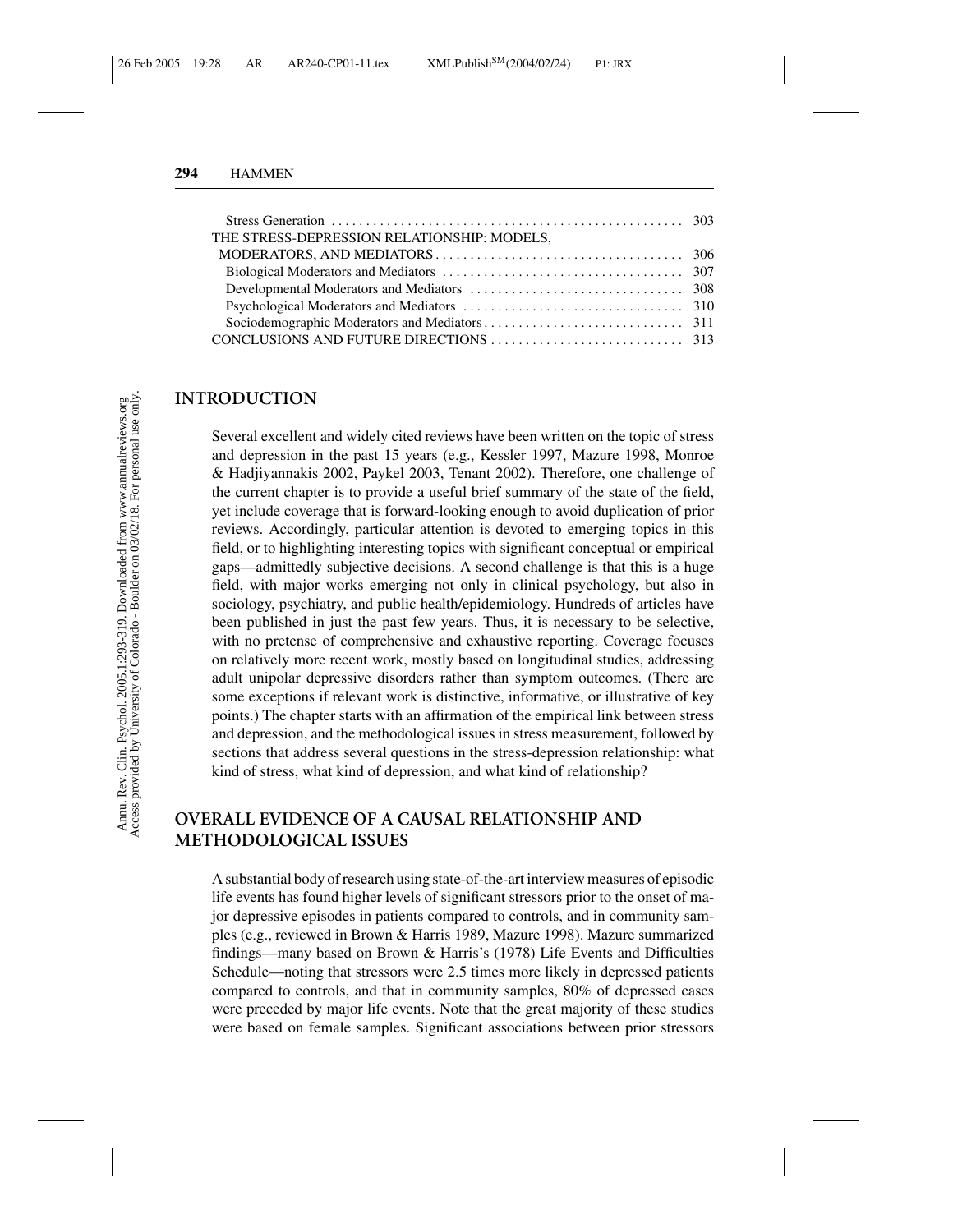and depression have been confirmed by the most stringent test—"independent" or fateful events that could not have been due to the individual's depression or other characteristics (e.g., Shrout et al. 1989, summarized in Mazure 1998). Other contributions have included genetic studies of twin pairs (e.g., Kendler et al. 1999), and "natural" experiments that occur when exposure to the event is random and independent of depressive outcomes—such as widowhood, and exposure to natural disaster (reviewed in Kessler 1997). Overall, therefore, the recent evidence based on sound methods of stress assessment and novel designs strongly suggests that most episodes of major depression are preceded by stressful life events (although most people do not become depressed even if they experience a negative life event).

## **Methodological Issues in Stress Assessment**

There have been two major challenges to stress measurement over the years: making certain that the stress is not confounded with the outcome, depression, that it purports to predict, and ensuring that the "stressfulness" of an event can be understood from the point of view of the individual's personal circumstances. Life event checklists generally have been found to be limited on both accounts (see Kessler 1997 for discussion of the history of life event checklist usage and relevant issues). Endorsement of checklist items and their severity ratings might reflect subjective, idiosyncratic meanings and judgments that are affected and possibly biased by the emotional state of the person, and each item selected could have personal meanings that would vary from person to person (e.g., death of a close family member might have enormously different meanings depending on the circumstances of a person's life). Although improved methods of checklist assessment that do not require subjective ratings have been developed, checklists continue to have the drawback of including only limited numbers of events, and each item may reflect highly personal meanings that preclude full understanding of the individual's objective circumstances.

Interview methods have been developed to address both the bias and personal meaning issues, and are generally regarded as the standards of the field. George Brown and colleagues (e.g., Brown & Harris 1978) developed the method of contextual assessment of stressor severity, whereby event occurrences are identified systematically and the circumstances surrounding the event are probed. Such contextual information is then used as a basis for rating the "objective" threat of the stressor in terms of how a typical person under identical circumstances would experience the event, but without accessing information about how the individual emotionally reacted to the event. The Life Events and Difficulties Schedule (Brown & Harris 1989) also elicits specific information about the timing of the event onset and its duration, permitting definitions of both acute events and "ongoing difficulties," and the extent to which the event was likely caused at least in part by the respondent or was independent of the individual (fateful). Objective raters later score events and difficulties; a "dictionary" of events and ratings has been accumulated to guide ratings of severity depending on individual context. Interview procedures using semistructured contextual methods have also been developed by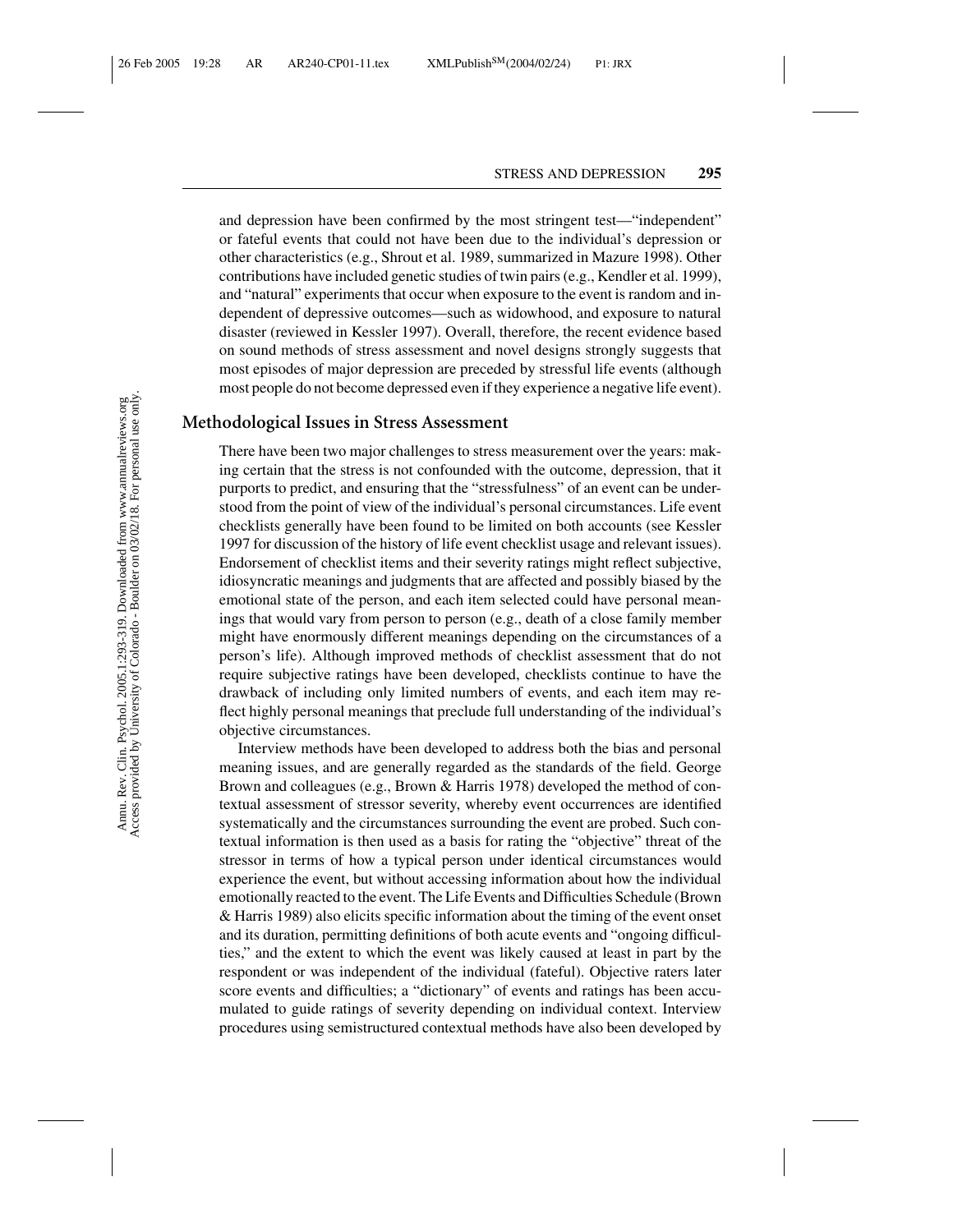Paykel (1997), Dohrenwend (Dohrenwend et al. 1993), and Hammen (Hammen et al. 1985, Hammen 1991), among others.

Research comparing the interview methods (and objective measures of stress severity) and checklist methods has generally confirmed that the former are more effective in predicting outcomes, more accurate in terms of recall and precise dating of event occurrence, and less subject to the bias conferred by mood and current cognitive vulnerabilities (e.g., McQuaid et al. 2000, Simons et al. 1993). Despite their advantages, however, the contextual-based interview methods have certain drawbacks, including requirements for interviewer training and labor-intensive objective threat-rating procedures. Also, it has been noted that "context" information that is elicited and folded into the threat ratings may itself consist of risk factors that account for the association between the purported event and depression (Kessler 1997, Mazure 1998).

## **THE RELATIONSHIP BETWEEN STRESS AND DEPRESSION: WHAT KIND OF STRESS?**

The vast majority of research supporting a relationship between stress and depressive episodes has been based on episodic stressors (discrete events that have a beginning and ending) that have negative or undesirable content. The metric for analyzing stress-depression associations has variously been counts of events aggregated across content and time, total ratings of "stressfulness" across events, or most commonly, presence/absence of at least one stressor of moderate to severe impact (e.g., Brown & Harris 1978). There is some evidence of a generally linear association between severity and number of negative events and probability of depression onset (Kendler et al. 1998).

Although studies tend to differ in the time frame of event assessment preceding depressive onsets, most studies typically include three or six months. Brown & Harris (1978), in their classic study of depression in women, found that most severe events rapidly lead to depression (especially in the first three weeks after a negative event), and Kendler et al. (1998) found that the great majority of life events associated with major depression onset occurred within the first month after the event.

#### **Stressor Content**

Are all stressors equally likely to precipitate depressive reactions? Does content matter? Apart from agreement that depression may follow undesirable events, and setting aside the truism that *any* event may have personal meaning and significance for an individual, researchers have explored whether some classes of events are especially likely to provoke depressive reactions. The most venerable and extensive line of research has focused on the unique significance for depression of interpersonal "loss," which may include bereavement, separations, endings—or threats of separation. Paykel & Cooper (1992, also Paykel 2003) reviewed studies showing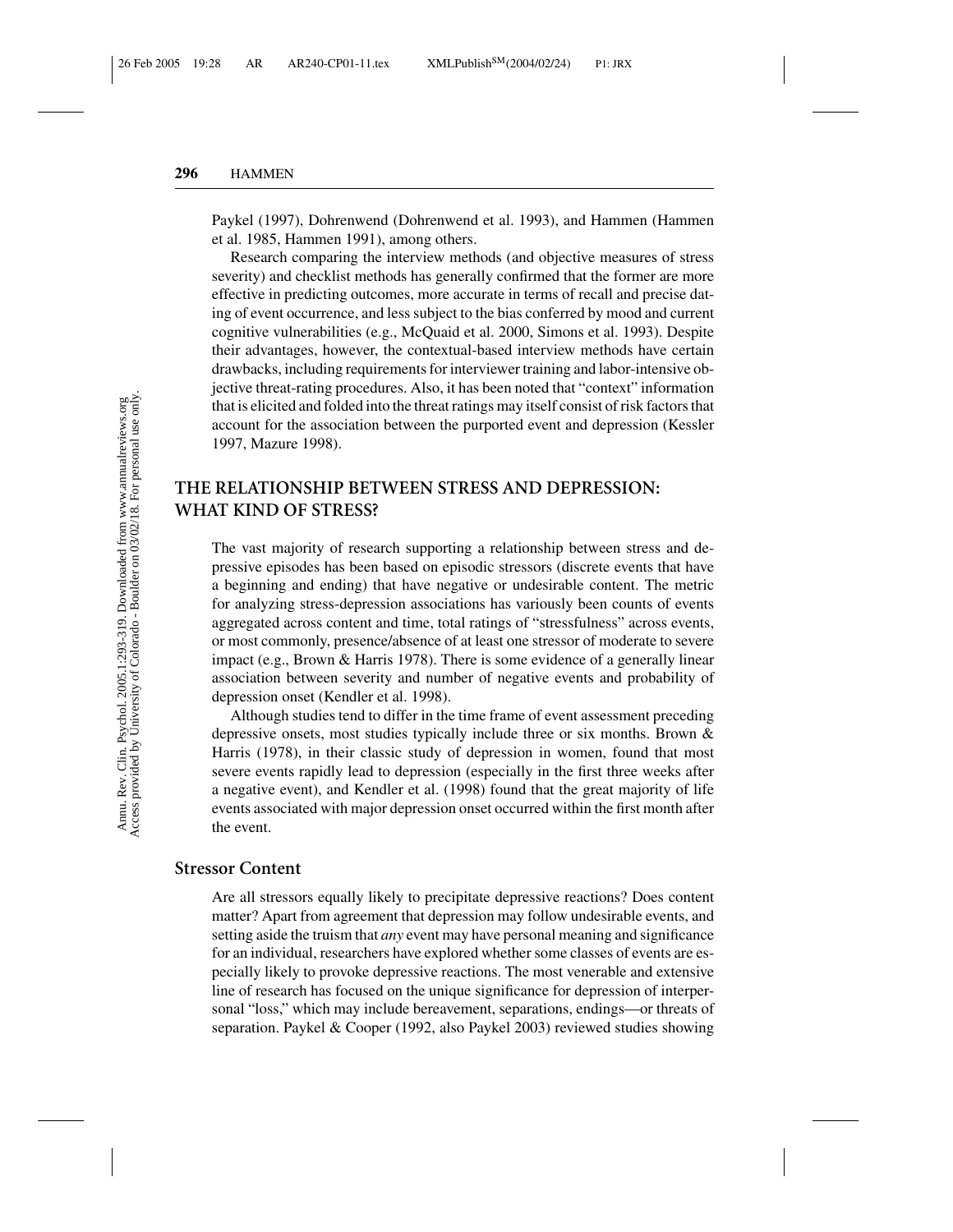that such "exit" events often precede depression, and may be more common in depressed samples than in other forms of psychopathology. Tennant (2002, see also Kendler et al. 1995) also suggested that relationship stressors—many of which are loss or threatened-loss events—are common in depression, perhaps especially for women. The concept of loss sometimes has been expanded beyond interpersonal exit events to include loss of self-esteem, role loss, or loss of cherished ideas (e.g., Brown et al. 1995, Finlay-Jones & Brown 1981).

"Dependent" events to which the person has contributed (in contrast to fateful, independent events) include most interpersonal events as well as many that define sources of self-esteem such as work and finances; dependent events are more predictive of depression onsets than are independent events (Kendler et al. 1999). Although it seems that interpersonal loss experiences are especially predictive of depression, the specificity of such experiences for depression and the mechanisms involved remain questions for further study.

## **Content by Personality/Cognitive Match**

A refinement in the prediction of depressive reactions to stressors concerns the hypothesis that depression is most likely to occur when there is a match or congruence between the individual's personality styles or schemas and the occurrence of a stressor whose content is relevant to the personality style. The hypothesis arose from similar views of Beck (1983) and Blatt (1974) that individuals may have depression vulnerabilities that are specific to critical sources of self-worth, noting the centrality of values attached to sociality or to achievement. The cognitive and psychodynamic constructs of sociotropy and dependence, or autonomy and self-criticism, have both similar and distinct features, but the models agree that individual differences in the strength of these personality or schema features determine how stressors will be interpreted, and stress appraisals that represent threats or depletion in the core areas of self-worth will lead to depressive reactions. Thus, a person with high sociotropic values would be more likely than someone without such beliefs to interpret an interpersonal loss experience as highly significant and reflecting personal shortcomings, potentially triggering depression.

These models have stimulated a fair amount of research, mostly supportive of the congruency model (e.g., reviewed in Nietzel & Harris 1990), and some controversy. Coyne & Whiffen (1995) wrote a lengthy conceptual and methodological critique, accurately depicting some of the limits of the early efforts to test the model. However, Zuroff et al. (2004) recently responded in depth to the criticisms, noting further developments in the field that serve to make a strong case for viewing the personality or schema styles as valid candidates for vulnerability factors that interact with matching life events to produce depression. In their review, dependency is reasonably specifically linked with interpersonal loss events in the prediction of depression, but self-criticism is not as specific; research in the sociotropy-autonomy tradition generally finds greater support for a specific vulnerability between sociotropy and interpersonal events, whereas autonomy has been less clearly supported.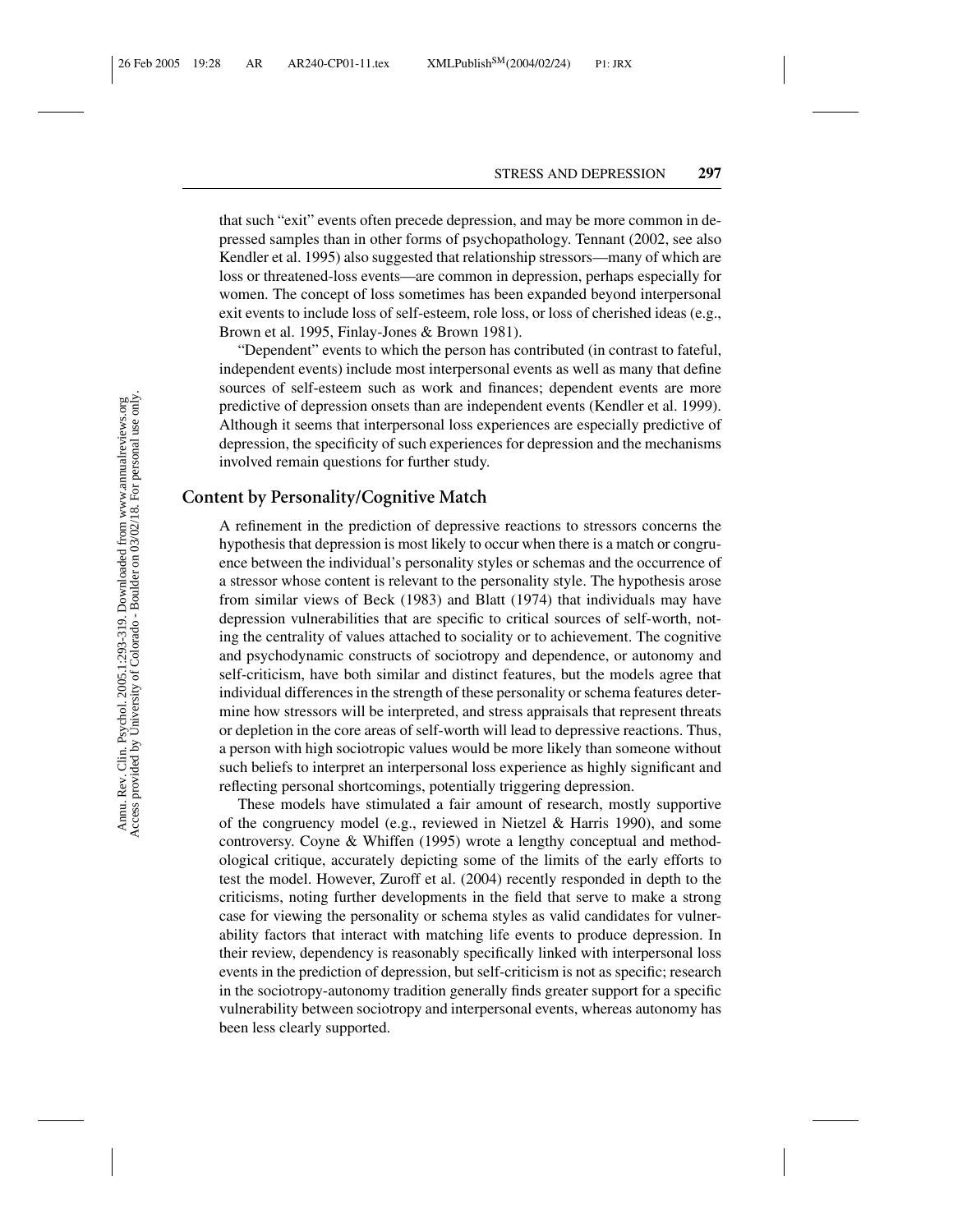However, it is important to note that the empirical support for the congruency model has been broadly based on a variety of cross-sectional and laboratory studies as well as longitudinal studies. Of relevance to the present chapter, relatively few personality/schema-matching studies have included longitudinal designs, optimal methods of stress assessment, and clinical evaluations of unipolar depression (Hammen & Goodman-Brown 1990; Hammen et al. 1985, 1989, 1995; Lam et al. 1996; Segal et al. 1992; see also cross-sectional studies of depressed patients by Mazure et al. 2002, Robins 1990, Spangler et al. 1996). These studies varied in methods of assessing personality vulnerability relevant to the congruency hypothesis and varied in the consistency of results. However, all found some support for the improvement in prediction of depressive reactions to life events by including measures of cognitive or personality vulnerability, and most found support particularly for depression following the matching of interpersonal life events and interpersonal vulnerability. Because the congruency model is one of the most clear diathesis-stress models of depression, and because it has practical treatment and prevention implications, it warrants further study with increasingly sophisticated methods and measures.

#### **Chronic Stress**

McGonagle & Kessler (1990) asserted "the near-exclusive emphasis of stress research on life events has been misplaced" (p. 699). There are two reasons to take this assertion very seriously. One is the evidence from these authors' research (McGonagle & Kessler 1990), based on interviews of 1755 respondents, that chronic stress (defined as stress ongoing for more than 12 months) is a stronger predictor of depressive symptoms than acute stressors. The other reason is that failure to assess and evaluate the effects of chronic stress means ignoring a common and obvious source of variability in the stress-depression relationship and obscuring a full understanding of its mechanisms.

Chronic stress has not been ignored entirely in studies of depression, but its definition has varied considerably. For instance, Brown & Harris (1978), defining it as "ongoing difficulties lasting at least 4 weeks," found that cases of depression were substantially likely to have experienced either an ongoing difficulty or at least one severe life event prior to onset. Brown's studies have typically not separated or compared the effects of chronic and acute stress, but Rojo-Moreno et al. (2002) found equal predictability of depression from acute stressors and ongoing difficulties, using the same methods as Brown and colleagues. Other research has found that continuing adverse conditions, such as poverty, medical disabilities, and lasting marital discord, are associated with risk for depression (e.g., Brown & Harris 1978, Bruce & Hoff 1994, Dohrenwend et al. 1992, Swindle et al. 1989). Breslau & Davis (1986) defined chronic stress in women as having a disabled child, and found such experiences to be related to more lifetime episodes of major depression but not to higher rates of current depression in such women compared with nonstressed controls. Chronic stress, defined as absence of social support, also was found to be associated with depression (e.g., Paykel & Cooper 1992).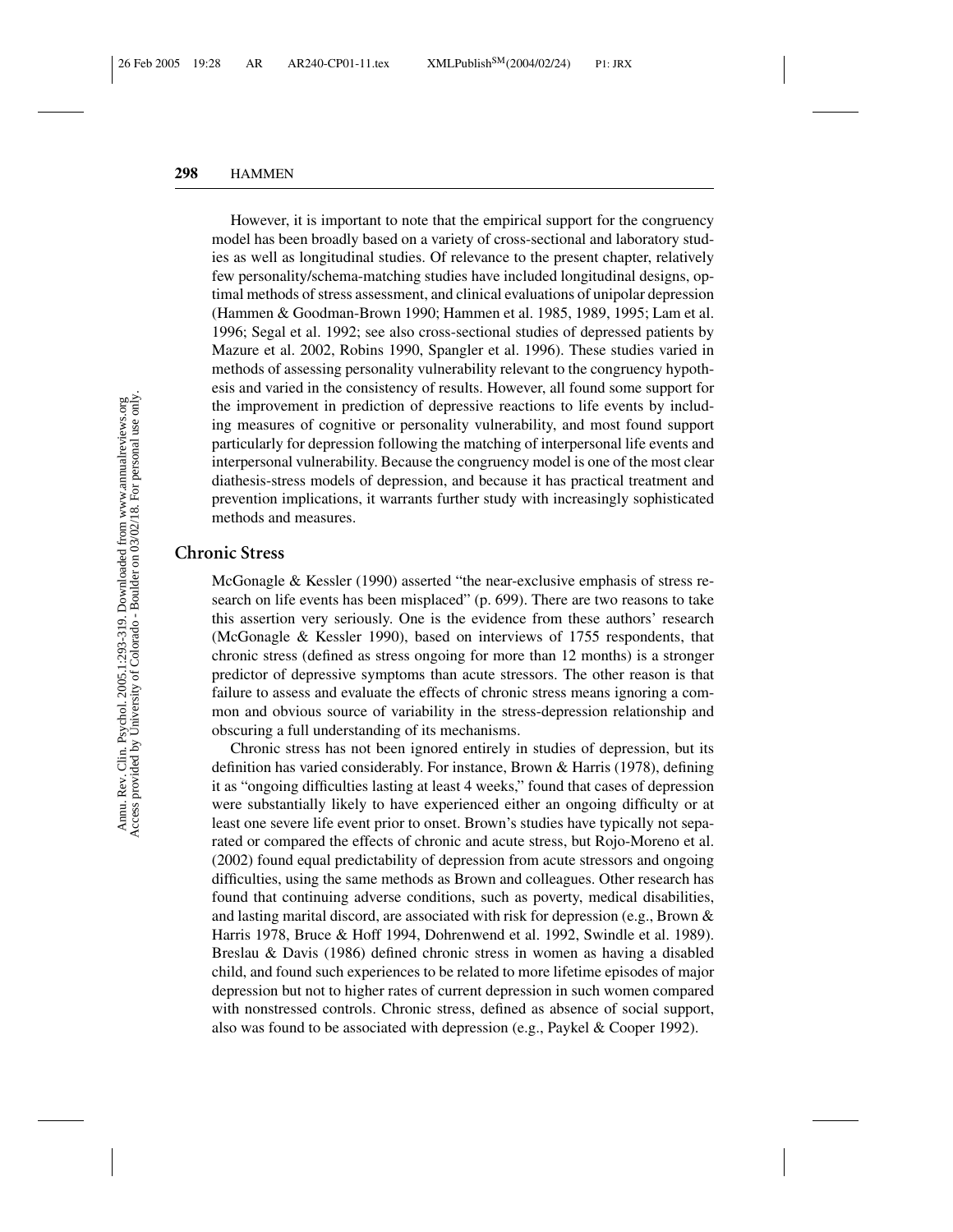Hammen and colleagues developed an interview-based chronic stress profile covering domains such as intimate relationships, close friendships, family relations, finances, and the health of self and family members in the past six months. They found, for example, that chronic stress predicted increased depression in patients (Hammen et al. 1992) and depression in youth at risk for depression (Hammen et al. 2004). Mazure (1998) advocates systematic assessment of chronic stress over multiple domains, reasoning that omission of any important domain likely underestimates the true effects of the stress-depression association.

Lack of inclusion of chronic stress assessment has precluded answering several important questions. One is whether chronic stress predicts chronic depression. A review of the limited literature by Riso et al. (2002) suggested such a pattern (see also Hayden & Klein 2001), although Kessler (1997) has noted that the indeterminate nature of the timing of chronic stress and depression makes it difficult to evaluate the causal direction of the relationship. Another question concerns the possible functional relationships between chronic and episodic stress in precipitating depressive episodes. It has been hypothesized that chronic stresses exacerbate the effects of acute stressors on depression (e.g., especially through a process of events "matching" ongoing conditions; Brown & Harris 1978), or that life events magnify the depressive consequences of chronic strains. Interestingly, McGonagle & Kessler (1990) found a negative interaction between chronic and episodic events, such that chronic stress reduced the impact of acute stress on depressive symptoms in a large community sample. Cairney et al. (2003) found similar results in a study of single and married mothers: Life events were stronger predictors of major depression in married mothers compared to single mothers (who had higher levels of chronic stress). These authors explain the results as a "saturation" effect, in which single mothers are less reactive to life events because they are already experiencing high rates of chronic stressors and become accustomed to dealing with them.

Chronic stress is an important area for further study, with significant implications for interpretation of associations between episodic stress and depression. Unresolved empirical questions remain, as do conceptual questions of how chronic and episodic stressors may work together to produce depression, and considerably more effort is needed to refine the definitions and methods of assessment of chronic stress.

## **THE RELATIONSHIP BETWEEN STRESS AND DEPRESSION: WHAT KIND OF DEPRESSION?**

Two significant issues regarding the clinical aspects of depressive disorder continue to raise interesting conceptual questions and stimulate research: (*a*) endogenous versus nonendogenous depression and stress, and (*b*) stress in the prediction of first versus later onsets of depression.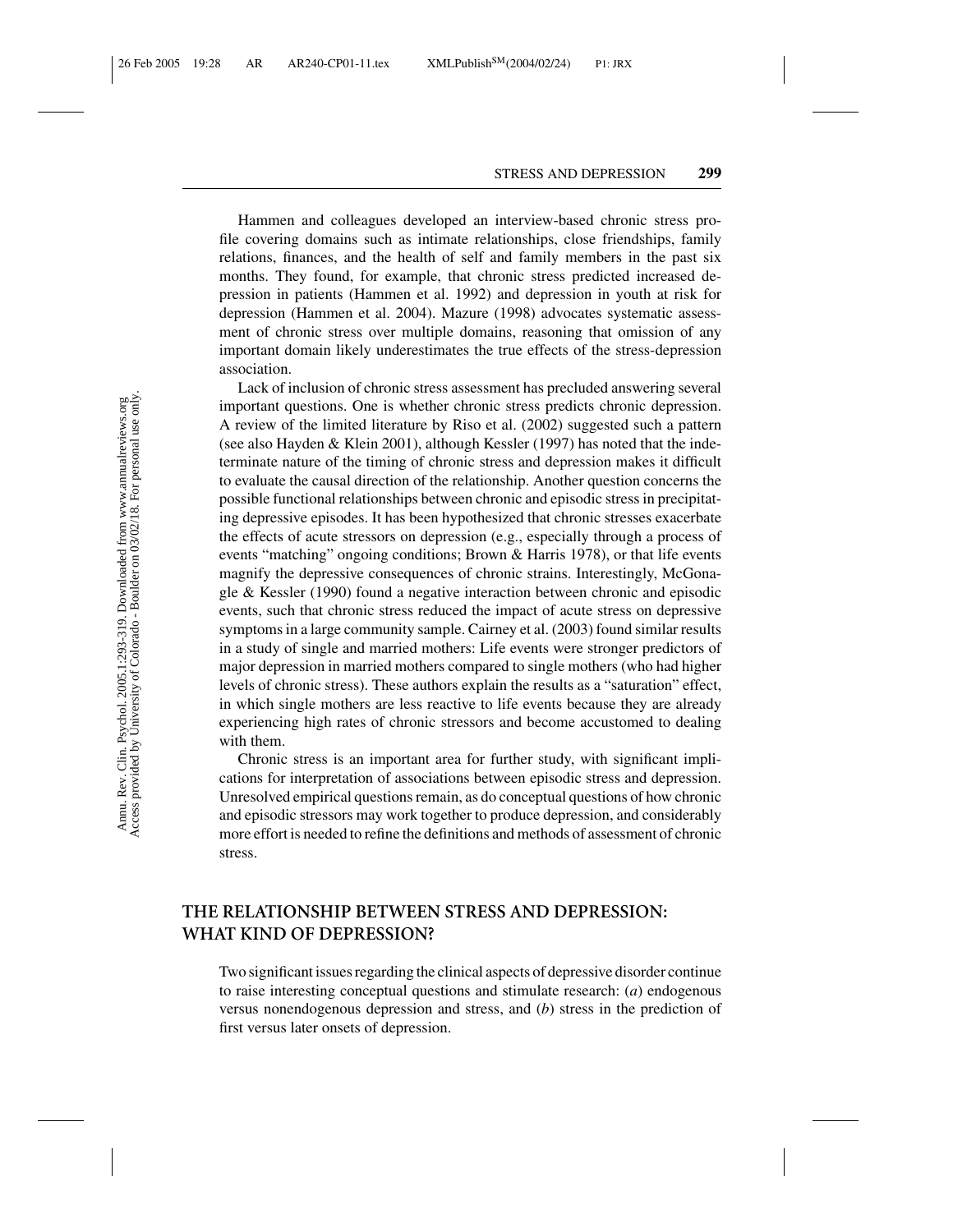#### **Endogenous Versus Nonendogenous Depression and Stress**

The question of an association between endogenous and nonendogenous depressions and stress precipitation, once a topic of interest to researchers attempting to identify depression subtypes that reflected psychogenic versus biological etiologies, has generated relatively little research in the past ten years. Two approaches predominated in earlier research on possible stress-reactive types of depression: (*a*) those studies that defined groups differing on presence or absence of stressors prior to a depressive episode, and examined their endogenous versus nonendogenous symptom patterns, and (*b*) studies that identified groups differing on endogenous/nonendogenous symptom patterns and determined whether they experienced a precipitating stressor. This research has been reviewed in Hammen (1995) and Mazure (1998), indicating mixed findings but overall more consistent agreement that stressors were as likely to be associated with depressions defined by endogenous symptoms as nonendogenous symptoms (e.g., Bebbington et al. 1988, Zimmerman et al. 1986). A notable exception was a study by Frank et al. (1994), who found that research diagnostic criteria–defined endogenous depressives were less likely to have had a provoking stress prior to onset (43%), compared to nonendogenous depressives (65%). Brown et al. (1994) found no differences among those with first onset, but did find less likelihood of a provoking stress among those with endogenous symptoms compared to nonendogenous among patients with a history of recurrent depression.

The research on this topic has been greatly limited by variations in criteria used to define endogenous and nonendogenous depression, by potentially confounding and largely unexplored differences in ages of groups (e.g., endogenous symptoms may be more likely among older patients who generally report less stress), and of course, by differences in measurement of stressful life events. In part to avoid the misleading implication of the term "endogenous" as signifying absence of stress precipitation, the more recent versions of the *Diagnostic and Statistical Manual* (DSM-IV, DSM-IV-TR; American Psychiatric Association 1994, 2000) have defined a "melancholic" subtype entirely in terms of qualitative symptoms. While the ultimate validity of such subtypes for different etiological models and treatments remains to be determined, it seems fruitful to pursue factors other than presumed subtypes to explain possible differential susceptibility to the precipitating effects of stressful life events on depression.

## **First Versus Later Onsets of Depression**

There are conceptual and practical reasons for paying close attention to the distinction between first and later episodes and their association with stressors. Kessler (1997) is among many who have noted that most studies about depression are about depression recurrence since relatively few among a sample of depressed people will be experiencing their first episode, and that predictors of first and later episodes are likely to be different (e.g., Daley et al. 2000). Furthermore, failure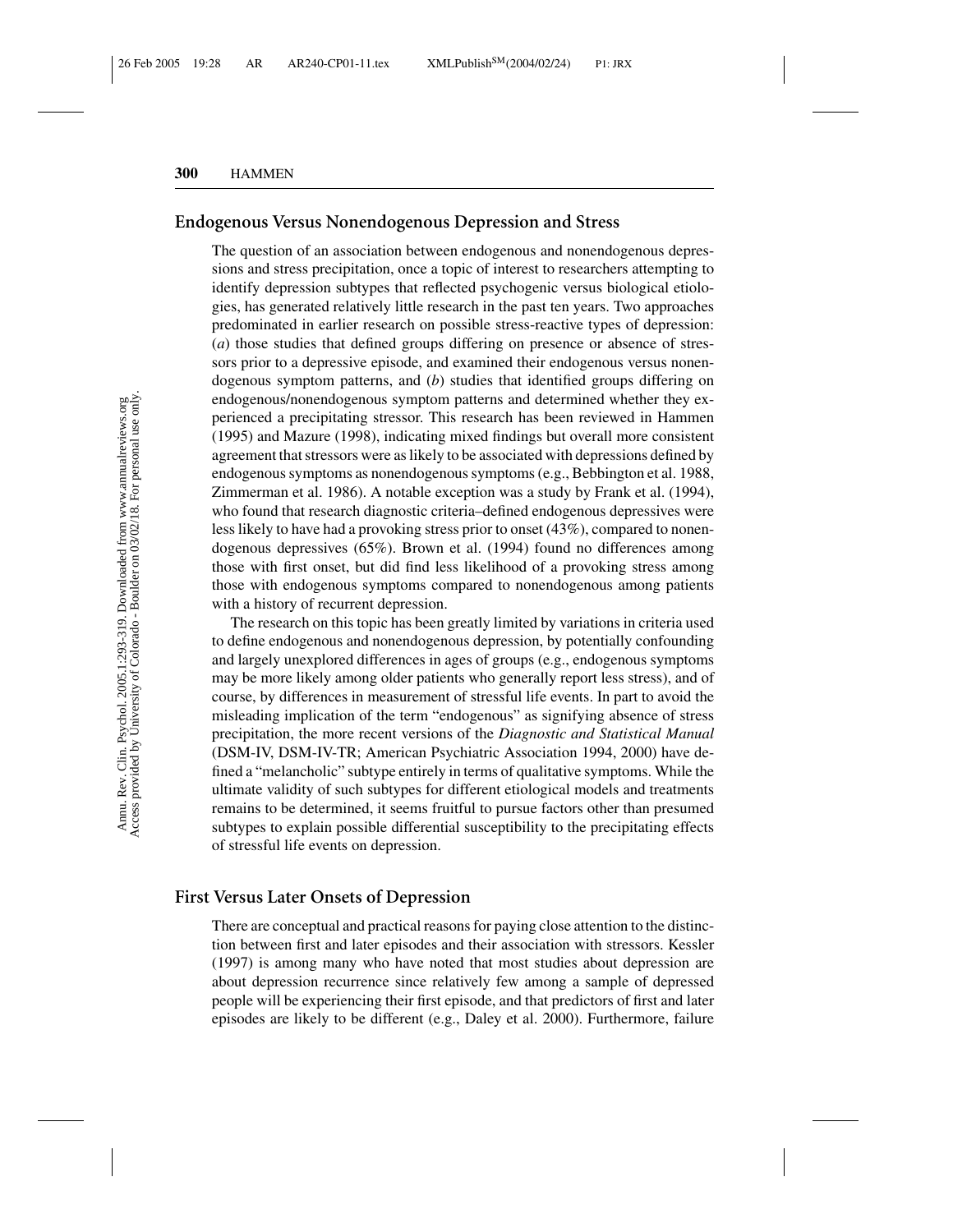to control for or otherwise account for prior history of depression will potentially lead to erroneous conclusions. Prior depression may alter the probability or nature of life event occurrence (as discussed below in the Stress Generation section), and the association of stress and depression may vary across the course of repeated episodes (discussed in the Kindling/Sensitization hypothesis section below).

The great majority of studies of the association between major depression and stressful life events have not distinguished between first and recurrent episodes. However, stimulated by Post's (1992) kindling/sensitization model that neurobiological changes associated with mood disorder episodes and stressors will lead to increasing independence between stress and episodes, several studies have specifically addressed the issue of stress-depression associations in first versus recurrent episodes of unipolar depression. Approximately ten studies were located that have addressed the issue comparing first versus recurrent depression in unipolar depressed samples (see review in Mazure 1998, Daley et al. 2000 and Lewinsohn et al. 1999 on adolescents, and Ormel et al. 2001 on later life depression). About half the studies do find support for higher rates of stressors prior to first onset compared to later onset, but the other studies do not. Most of the studies include interview measures of episodic stressors, but other methodological difficulties obscure conclusions, including some studies that contain bipolar patients, and varying definitions of stressors and time frames. Importantly, the great majority of the studies have not controlled for gender or age, which may affect the rates of stressors (e.g., female and younger patients typically report higher rates of stressors). Moreover, none of the studies measured or controlled for chronic stress. It is possible that high levels of chronic stress play a role in recurrence separate from, or in interaction with, episodic stressors—but if a major form of stress is unmeasured, the overall impact of stress on depression appears to be attenuated. Perhaps of most concern to the first-onset hypothesis is that none of the studies had a within-person design, which is the critical test of the hypothesis. Furthermore, as Ormel et al. (2001) point out, comparing different groups with first onset or recurrences does not deal with the problem that those with recurrences are the vulnerable individuals who may have had depressive reactions even to mild events and who may get depressed before a severe stressor happens to them. In view of the empirical and methodological limitations, therefore, the first- versus later-episode stress phenomenon remains an intriguing hypothesis rather than an established fact. The following section presents further discussion of the kindling/sensitization hypothesis.

## **THE RELATIONSHIP BETWEEN STRESS AND DEPRESSION: WHAT KIND OF RELATIONSHIP?**

As noted above, there is strong accumulated evidence that episodic stressors play a causal role in many instances of major depression. Testing for the strength of this association was the goal of research on this topic in the first couple of decades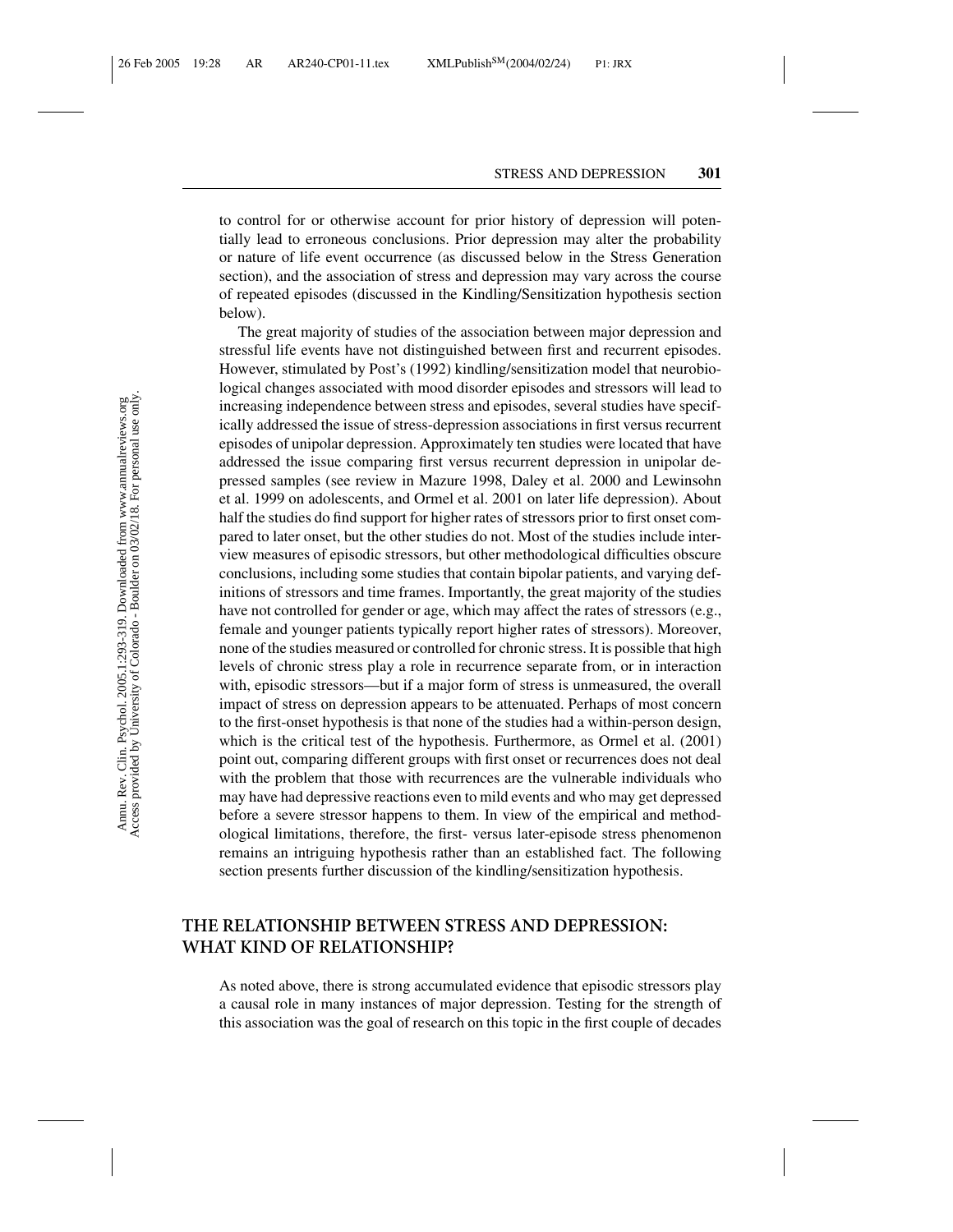in the history of the field. However, recently there has been increasing awareness of, and interest in, a more dynamic, transactional view of the stress-depression association, including the changing relationship between stress and depression over time, as well as the effect of depression and depression vulnerability on the occurrence of stress.

## **Kindling/Sensitization and the Changing Relationship of Stress and Depression**

Stimulated by Post and colleagues (Post 1992, Post et al. 1984), there has been growing interest in the hypothesis that recurrent episodes of mood disorders may become progressively independent of stressors, as a function of neurobiological changes associated with repeated stressors and repeated episodes that render the person sensitized or "kindled," and thus likely to experience spontaneous episodes. A key empirical element of the hypothesis, reviewed above, is the purported greater association of stressful life events with the initial depressive episode compared to later episodes. Comparing first versus later episodes in different groups of individuals does not truly address the kindling hypotheses, however, because those who are most vulnerable to recurrent episodes may have always been more sensitive. Therefore, employing the critical within-person design permits evaluation of a person's own individual pattern over time of the association between stressors and depressive episodes. Such a study was undertaken by Kendler et al. (2000), who studied nearly 2400 female twins over four waves, each separated by at least 13 months. Using diagnostic assessments based on the Structured Clinical Interview for DSM-IV and life-event interviews based on Brown's (Brown & Harris 1978) long-term contextual threat scoring methods, they computed both betweensubjects and within-subjects analyses of the interaction between previous number of episodes and life events occurring prior to the targeted most recent episode. They found evidence in both types of analyses for kindling effects, with a diminishing association between life events and depression with increasing numbers of prior episodes (up to 6–8 episodes). Controlling for severity ratings of the events did not alter the pattern. Kendler et al. (2000) suggest that whatever effect is involved whether biologically or psychologically mediated—it appears to occur intensively in the first few episodes after initial onset, and then the kindling process slows or stops. Similar within-subject patterns were reported among a subgroup of patients studied by life-charting methods by Ehnvall & Agren (2002).

Further analyses by Kendler and colleagues indicated that the kindling pattern was strongest in those at low genetic risk for depression (Kendler et al. 2001a). In contrast, there was only a weak association between stressful life events and depression in those at genetic risk. Such individuals had a pattern the authors termed "prekindled," with an association between stress and depression that was similar to those at low genetic risk who had already experienced three depressive episodes. Thus, the results suggest two different pathways to a kindled or sensitized state in which episodes occur with little or no stress precipitants: through the experience of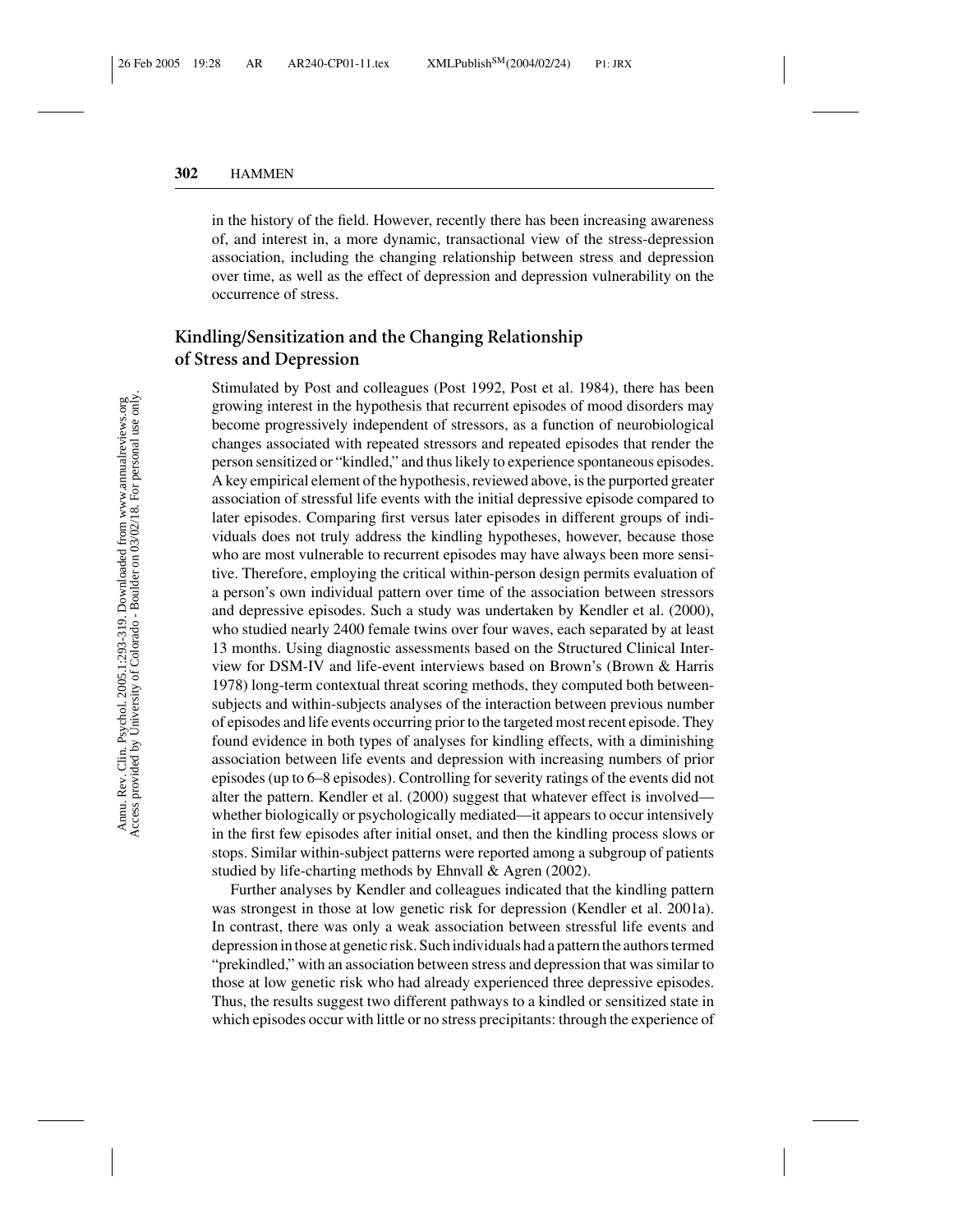multiple episodes in the low-genetic-risk group, or through heritability of high risk for depression. Further studies are needed to confirm the patterns in longitudinal studies, and, of course, to clarify the nature of the mechanisms that account for the kindling/sensitization effect. It should be noted that none of the studies cited measured chronic stress, and such omission may obscure the nature of associations between clinical history, episodic stress, and depression.

#### **Stress Generation**

Stress researchers have often noted the likelihood that depression contributes to the occurrence of stressful life events, but have generally approached the issue as a methodological problem or a confound in the empirical relationship between stressors and depressive outcomes. More recently, however, the role of the individual's contribution to stress occurrence has attracted attention for conceptual reasons, highlighting the bidirectional association between stress and depression, thus blurring the boundary between diathesis and stress (e.g., Rutter 1986). Attention to the person's role in causing stressors necessitates complex transactional models of depression vulnerability and opens new areas for discovery.

Hammen (1991) used the term "stress generation" to describe the finding that during a one-year follow-up period, a clinical sample of women with histories of recurrent unipolar depression were significantly more likely to experience high levels of episodic life events to which they had contributed ("dependent events"; especially those with interpersonal content, and its subset, conflict content), compared to women with bipolar disorder, medical illness, or no disorder. The stress generation finding has been replicated among those with histories of major depression, including community samples of late adolescent women (Daley et al. 1997), adolescent males and females (Hammen & Brennan 2001, Patton et al. 2003), adult men (Cui & Vaillant 1997) and women (Hammen & Brennan 2002, Harkness & Luther 2001), children of depressed mothers (Adrian & Hammen 1993), and clinical samples of children and adolescents (Rudolph & Hammen 1999, Rudolph et al. 2000) and adults (Harkness et al. 1999). Most of these studies found that elevated rates of stressors among those with depression histories did not occur for independent (fateful) events, and were specific to dependent events that are especially likely to reflect interpersonal content.

There are significant implications of the higher rates of event occurrence among depressed individuals. Clinically, exposure to elevated rates of stressors likely predicts recurrences of depression in a self-perpetuating cycle of depression and stress. Moreover, interpersonal, dependent stressors may be especially likely to predict depressive episodes (e.g., Hammen et al. 1985, Kendler et al. 1999). Thus, an understanding of the correlates and mechanisms of stress generation would likely shed light on an important aspect of vulnerability to recurrent depression and yield treatment implications for possible prevention of recurrences.

What factors contribute to stress generation? Elevated levels of stressors do not appear to be due solely to depressive symptoms. Although it is doubtless true that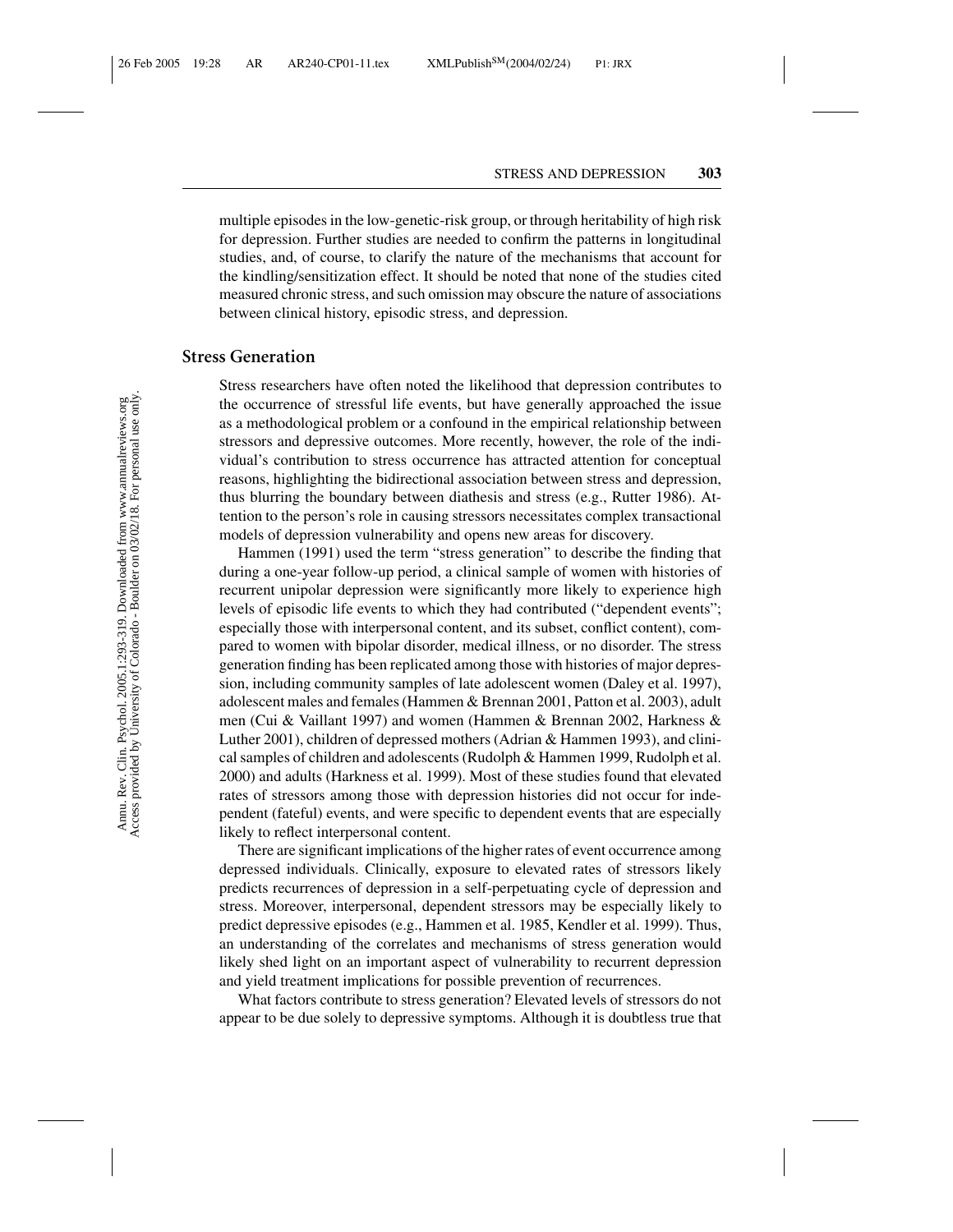the pessimism, irritability, low energy, and anhedonia of depression may contribute to relationship difficulties, several studies have found that elevated rates of negative interpersonal events occur even in periods of remission (e.g., Daley et al. 1997, Hammen 1991, Hammen & Brennan 2002; see also Kendler & Karkowski-Shuman 1997). Thus, the depression syndrome itself may not account for the elevated rates of interpersonal and dependent events occurring between episodes.

Hammen (e.g., 1992, 2003; Hammen & Brennan 2002) has emphasized the idea that depressed women are often locked into highly stressful family environments that include marital discord, husbands who have high rates of psychological disorders, and children who themselves display elevated rates of depression, anxiety, and disruptive disorders. The potential for conflict, loss, and disruption events occurring within such family contexts seems high indeed. Women who live in such environments may experience stressful events in their relations within their social networks even if they themselves are not currently depressed. A number of factors that may contribute to dysfunctional mate selection and interpersonal difficulties with spouses and children may be speculated to underlie the creation of stressful family contexts, and are discussed further below. Similarly, socially disadvantaged (e.g., low-income, low-education, ethnic minority) environments confer increased risk for life event occurrence; Fergusson & Horwood (1987), for example, found evidence supporting this hypothesis among a community sample of women in a longitudinal study, although the investigation did not evaluate depression status.

Kendler and colleagues have promoted a somewhat similar idea that depressed individuals "select themselves into" problematic environmental contexts (e.g., Kendler et al. 1999). In several studies of twins, these investigators found evidence of heightened experience of stressors among those with histories of major depression. They also found that elevated rates of life events appear to be genetically mediated (Kendler & Karkowski-Shuman 1997, Kendler et al. 1999; see also McGuffin et al. 1988 and Kendler et al. 1993b for further evidence consistent with genetic transmission of greater exposure to stressful life events among families with depressed members). Kendler & Karkowski-Shuman (1997) found high levels of interpersonal (including serious marital) events, as well as financial events, among those with depression histories.

Several studies have explored individual difference predictors of stress generation, including clinical and personality/behavioral variables. Daley et al. (1997) found that depression with comorbidity was associated with higher levels of dependent events (especially conflict-themed events) over a one-year follow-up compared with depression alone or no disorder. Daley et al. (1998) also found that Axis II symptomatology [especially Cluster A (schizoid, paranoid, schizotypal) and Cluster B (antisocial, borderline, histrionic, and narcissistic) symptoms] contributed to stress generation in the same sample. Harkness  $\&$  Luther (2001), in their cross-sectional analysis, also found that major depression comorbid with dysthymia or anxiety disorders was associated with higher levels of dependent events. Harkness et al. (1999) found that depressed outpatients with recurrent depression reported significantly more dependent events in the past year than did first-onset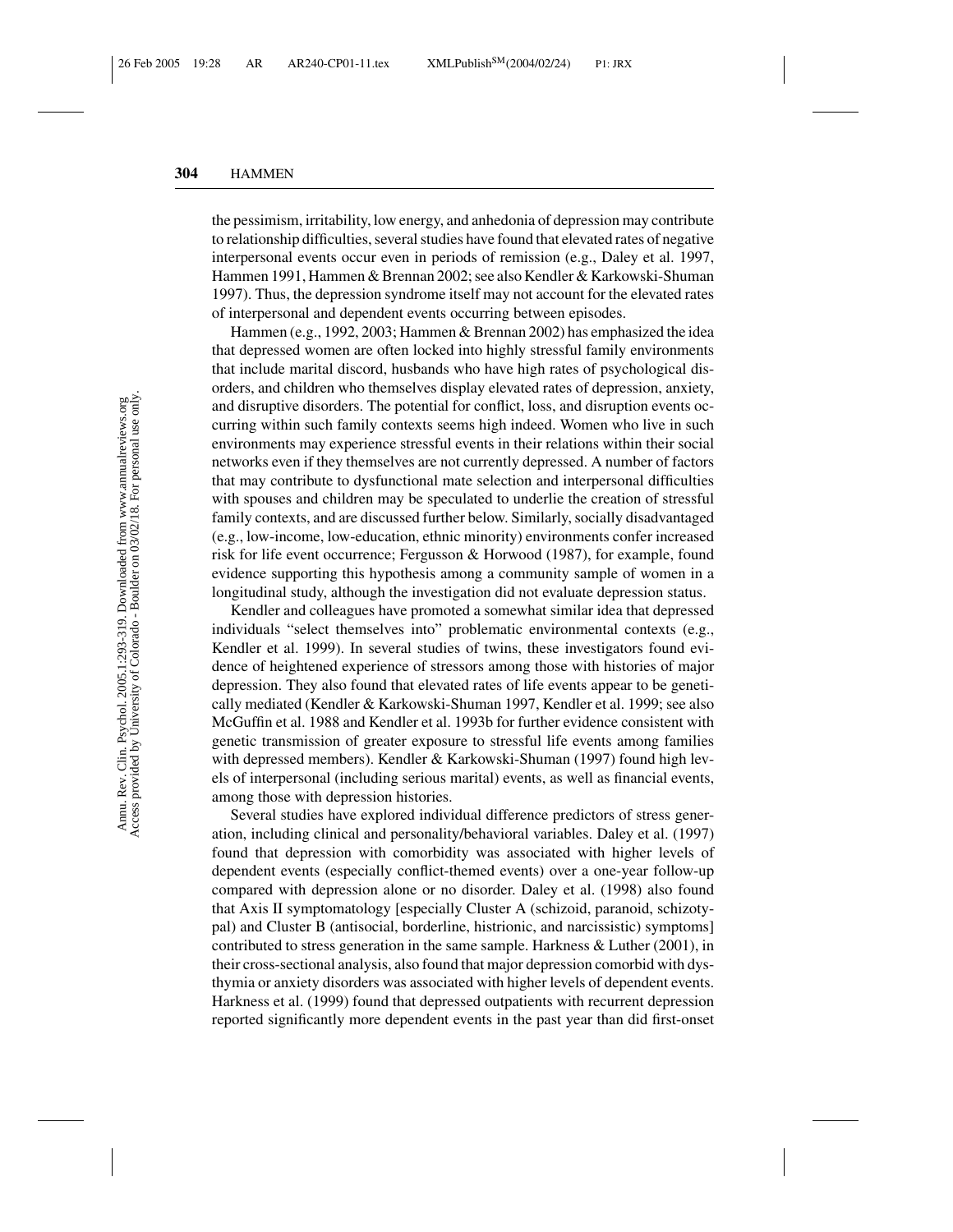depressives, which suggests the possibility of a progressive stress-generation effect.

The pattern of elevated interpersonal life events associated with history of depression lends itself to the exploration of experiences and personal characteristics that impair interpersonal functioning. Hammen et al. (1992) speculated that parental psychopathology would lead to impairment of interpersonal functioning likely through maladaptive parenting, and found that family history of psychopathology indeed predicted elevated rates of stressors among depressed outpatients (although actual interpersonal functioning was not directly assessed). Adrian & Hammen (1993) found similar patterns for elevated interpersonal stressors among children of depressed mothers. Daley et al. (1997) pursued a similar topic but found that the effect of parental disorder on women's episodic life stress was mediated through the person's own psychological disorder. Hammen et al. (2004) recently found support for a model in which maternal depression contributes to adolescents' stressful life events through various routes including negative parent-child relations and the mothers' own dysfunctional relations with partner, friends, and extended family. Thus, it seems likely that a key component of stress generation is maladaptive family background, presumably operating via both genetic and social interactional processes.

Several studies have specifically attempted to test the contribution to stress generation of dysfunctional social problem-solving skills. Davila et al. (1995) found that poor interpersonal problem-solving skills based on responses to hypothetical scenarios predicted later occurrence of interpersonal stress in a longitudinal study. However, Segrin (2001) found only weak support for an association between selfreported social skills and negative life events. In contrast, Herzberg et al. (1998) found that lower self-reported interpersonal competence (particularly lower levels of provision of emotional support to others) predicted increased chronic interpersonal stress a year later, even when prior psychopathology was controlled. Davila et al. (1997) found a pattern of marital stress generation in which dysphoric women created stress in their marital relationships (and more depression) over time, accounted for largely by negative expectations of support from spouses and by negative patterns of solicitation, reception, and provision of support in interactions with their husbands. The construct of reassurance-seeking (habitual and excessive bids to get reassurance from others of their caring) is an example of a specific maladaptive interpersonal skill that has been found to predict the occurrence of subsequent minor stressors, which in turn predict increased depressive symptoms (Potthoff et al. 1995). Daley et al. (1997) also tested traits related to interpersonal functioning, sociotropy, and autonomy; they found that autonomy, but not sociotropy, predicted subsequent increases in dependent and conflict stress when current symptomatology was controlled. Autonomy reflects high valuing of achievement, independence, self-reliance, and assertiveness that might be distancing and abrasive in some interpersonal contexts. Additionally, several studies have implicated traits of both dependency and self-criticism in the generation of stressful life events; for a review see Zuroff et al. (2004).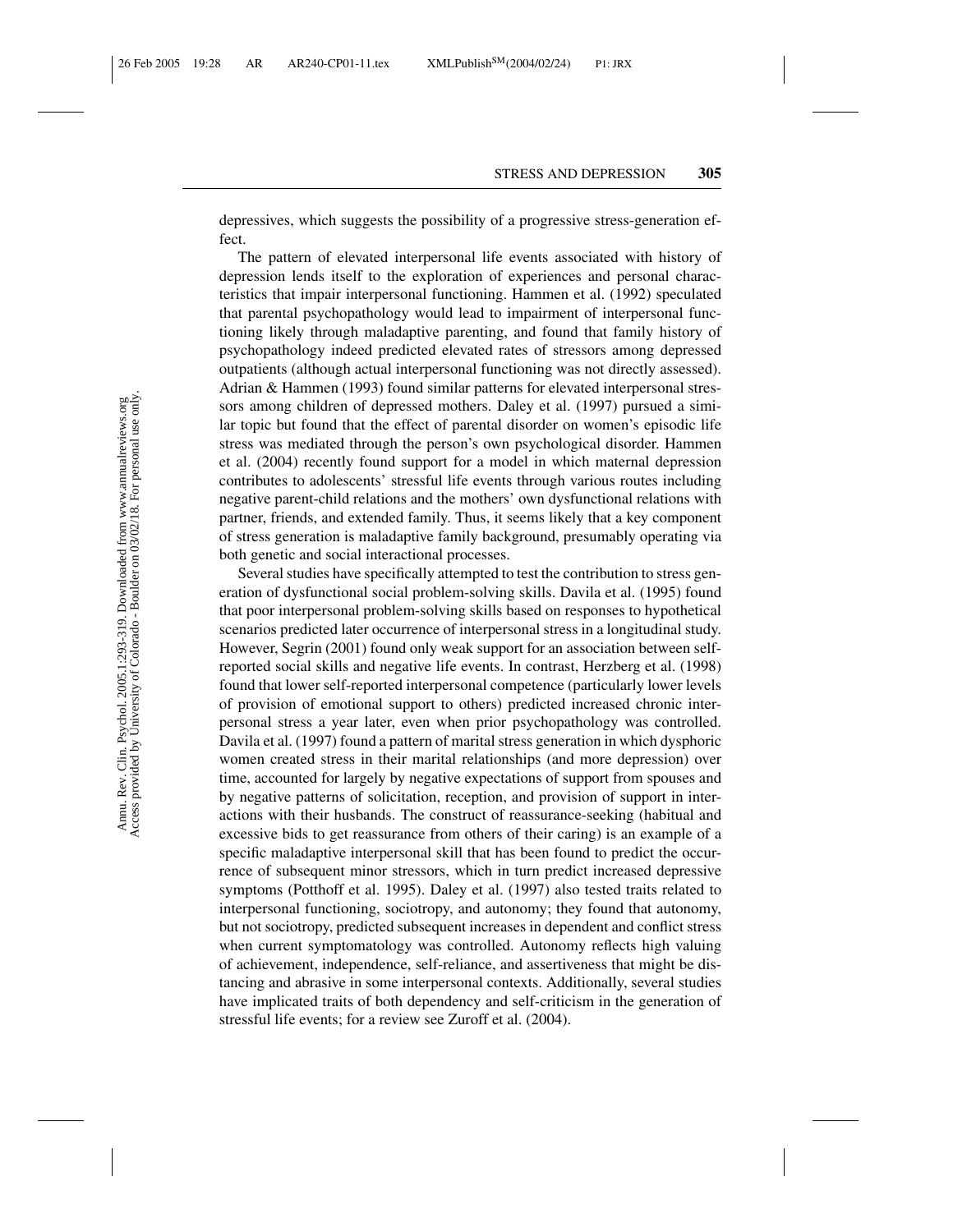A potentially important predictor of stress generation is the neuroticism trait. Kendler et al. (1999, Kendler & Karkowski-Shuman 1997) suggest that neuroticism or "difficult temperament" may be one of the genetically transmitted traits that predisposes to both stressful life events and depression, or to sensitivity to respond to stressors with depression (Kendler et al. 1995, 2003). Kendler et al. (2003), for example, found that neuroticism was a strong predictor of stressful life events, particularly those related to interpersonal relationships (see also Fergusson & Horwood 1987, Poulton & Andrews 1992). In other analyses, Kendler et al. (2004) found that neuroticism moderated the effects of stress on depression, particularly potentiating its effects at the highest levels of stress exposure, thus completing the link between neuroticism, generation of stressful events, and depressive reactions to stressors.

Full understanding of the predictors of a person's contributions to the occurrence of interpersonal, dependent stressors is limited at this point. Further work is needed to explore patterns of mate selection and parenting that might result from various interpersonal vulnerabilities and in turn create stressful contexts that require excellent skills to manage, but that commonly eventuate in repeated stressors. In addition, there are doubtless many traits and behavioral patterns that either cause conflicts and disruptions or reflect inadequate coping with such circumstances in order to prevent them from becoming severe episodic events. Finally, stress-generation processes likely reflect both cognitive (e.g., Simons et al. 1993) and biological vulnerabilities that affect a person's interpretations of situations and their consequences, and the threshold of activation of depression-related neurocognitive and neurohormonal reactions.

## **THE STRESS-DEPRESSION RELATIONSHIP: MODELS, MODERATORS, AND MEDIATORS**

The purpose of this final section is to identify recent empirical and conceptual developments in the effort to explain the relationship between stress and depression. These developments address why some individuals become depressed and others do not following exposure to stress, and how such outcomes may occur. The purpose of this section is not to evaluate the success of different diathesis-stress models of depression, but rather to note issues that might help to take stock of where we are and where the field is going.

One of the most striking developments is the orientation toward increasingly complex, multifactorial models, including those in which the boundaries between diathesis and stress are blurred owing to the contributions of the diatheses to the occurrence of stress (e.g., Dohrenwend et al. 1996; Hammen et al. 2004; Kendler et al. 1993a, 2002; Zuroff et al. 2004; to name a few). Many of the comprehensive models include all or most of the following elements: biological, developmental, psychological, and sociodemographic factors with mutual influences among the variables and between depression and the antecedent variables. Recent findings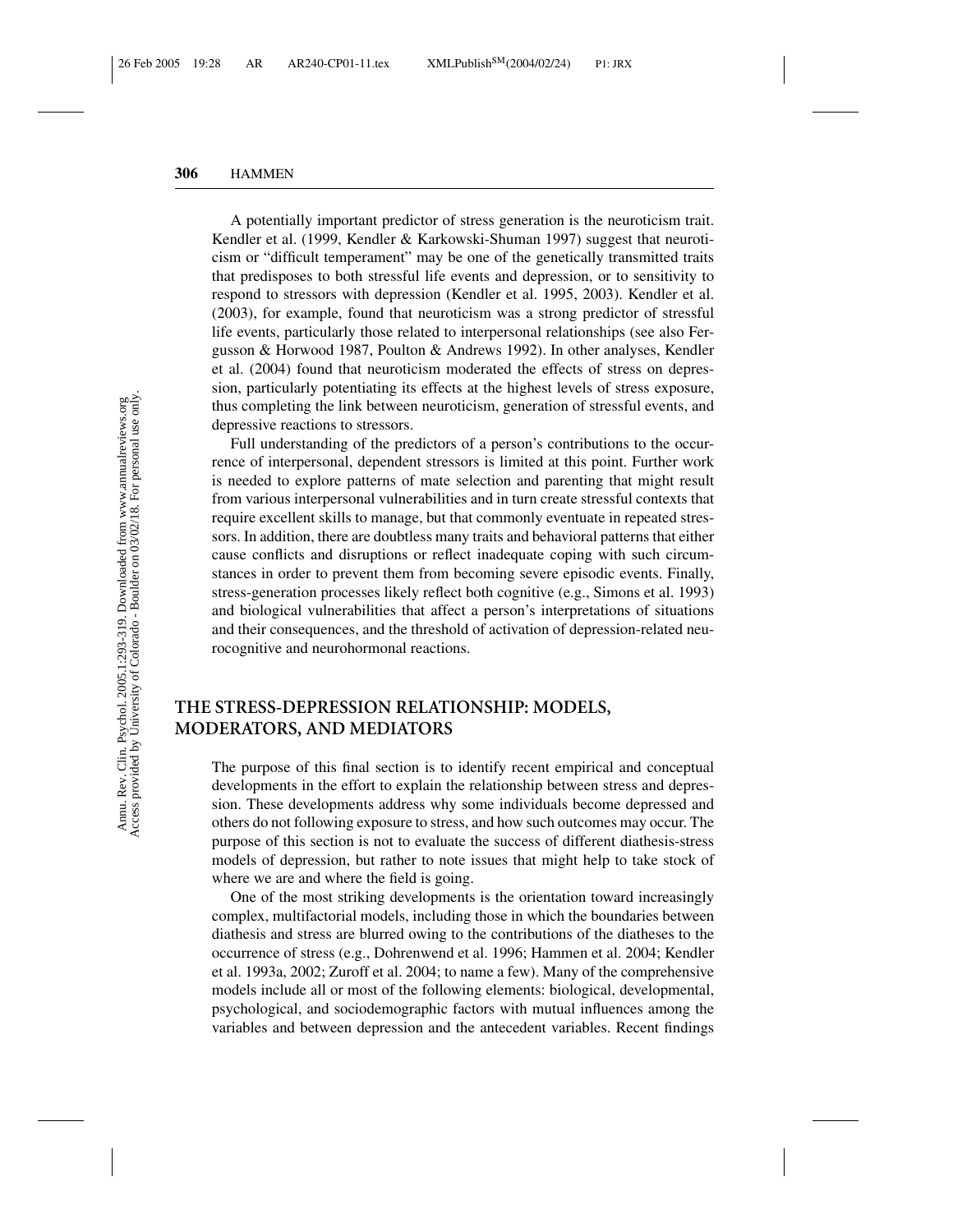and approaches in each of these broad areas are reviewed briefly, with the acknowledgment that to date, few investigators have been fully able to empirically test the complex multifactorial models.

#### **Biological Moderators and Mediators**

Much has been written recently about the potential role of dysregulation of biological stress processes as a cause of depression. Abnormalities of the hypothalamic pituitary adrenal (HPA) axis have been speculated to play a critical role in development of depressive symptoms, persistence of symptoms, and recurrence of depression (e.g., reviewed in Gold et al. 1988, Holsboer 1995, Plotsky et al. 1998, Thase et al. 2002). For instance, most models speculate about dynamic, progressive HPA abnormalities such that traumatic stress or chronic stress not only triggers behaviors and emotions related to depression and anxiety, but also might result in prolonged cortisol hypersecretion and possibly eventually to hippocampal atrophy due to neuronal death (Lee et al. 2002). Widespread neuronal circuitry connecting corticotrophin-releasing factor with brain structures essential to cognitive and emotional processing, and its interactions with other neurotransmitter systems in the brain, provides an integrative approach to the diverse biological mechanisms implicated in the pathophysiology of depression.

In recent years there has been an additional emphasis on the role of early exposure to childhood adversity, trauma, and abuse in promoting abnormalities of HPA axis activity that result in sensitization to the effects of later stressors (e.g., reviewed in Heim & Nemeroff 2001, Kaufman et al. 2000, Ladd et al. 2000). Numerous preclinical studies, as well as a growing body of human research, especially on maltreated infants and children (Cicchetti & Toth 2005), have provided some evidence of cortisol and other HPA abnormalities under high stress conditions. However, despite dozens of studies indicating that laboratory-based social stress results in elevated cortisol (e.g., Dickerson & Kemeny 2004), there are scant data on the neuroendocrine correlates of exposure to naturally occurring stressors and their association with depressive reactions. A rare exception is a longitudinal study by Harris et al. (2000), who examined morning and evening cortisol levels and onset of depressive episodes following severe stressors or ongoing difficulties among women considered to be at risk or low risk for depression (due to negativity in their primary relationships or to low self-esteem). Harris et al. (2000) found that higher morning (but not evening) cortisol level, life events, and vulnerability status all predicted depression onset (but they did not test for interactions); Goodyer et al. (2000) found similar results with adolescent depression. Morning cortisol levels were independent of vulnerability status or history of previous psychiatric episodes, and therefore did not appear to be consequences of prior depression. The authors speculate that high cortisol levels might make the brain more susceptible to depression in the face of stress, but the specific mechanisms are not known.

Contrasting with the findings of Harris et al. (2000), Strickland et al. (2002) examined basal cortisol levels in depressed and nondepressed women and their association with recent stressors. Counter to the hypotheses, depression was not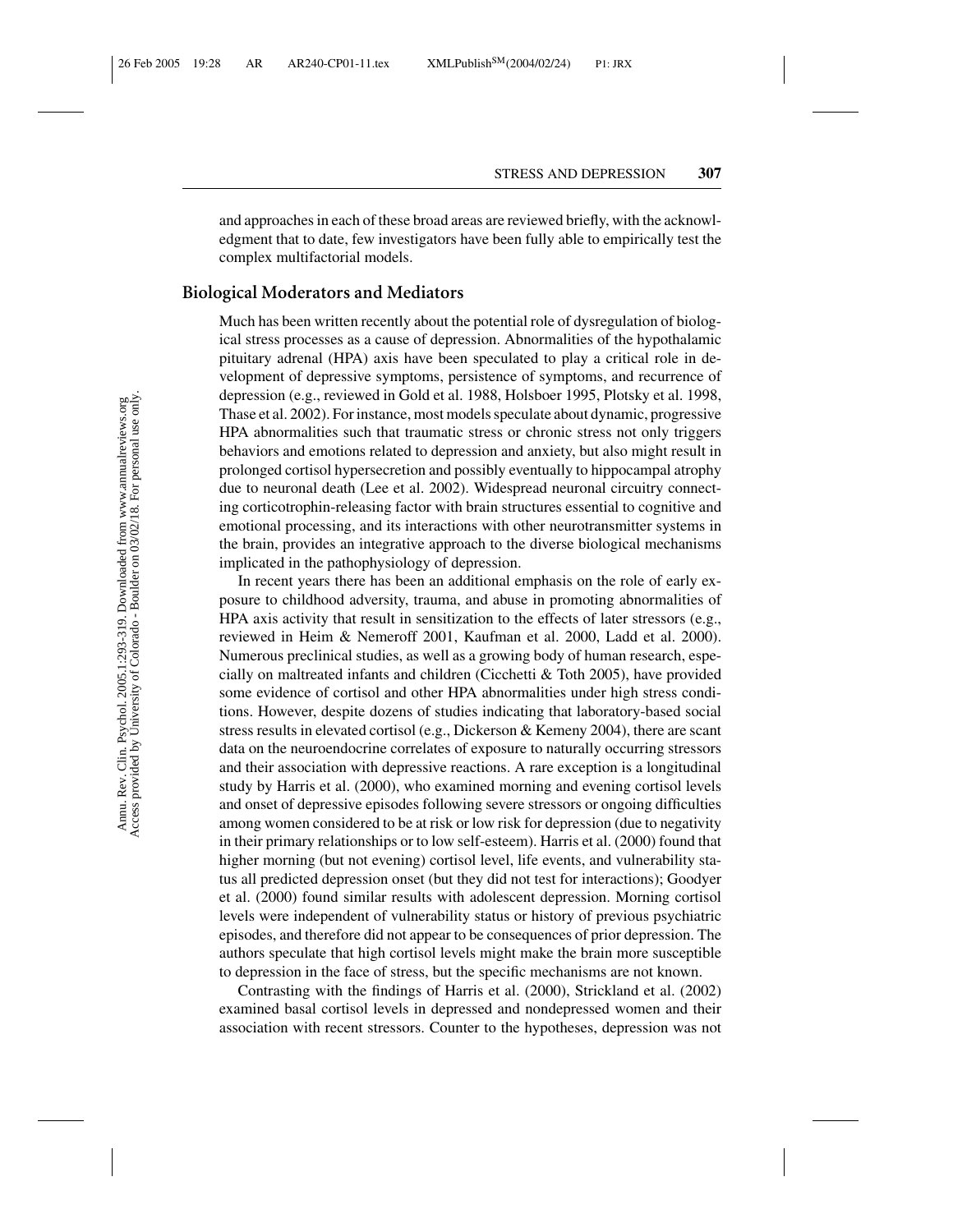associated with elevated cortisol, but evening cortisol was elevated in the presence of recent life events. The authors note that results probably vary by level of chronic stress and extent of anxiety symptoms. Indeed, this emerging field of cortisol/stress associations with depression seems to be marked by inconsistent or unexpected results (e.g., Young et al. 2000), as well as conceptual uncertainty over the specific pathways to depressive versus anxiety outcomes, and the distinction between post-traumatic stress disorders and mood disorders. Further understanding of the biological stress processes will move the field forward, but considerable work also is needed to integrate the biological paradigms with data on stressful life events and risk for depression.

Developments in genetic contributors to depression also have important implications for understanding the association between stressors and depression. Behavioral genetic studies with twin populations have established evidence of moderate heritability of risk for depression, and specifically, a gene by life stress interaction in predicting depressive reactions to stressors (Kendler et al. 1995). For instance, Kendler and colleagues demonstrated fit for a model, tested among female twin pairs, indicating that genetic factors affected sensitivity to severe stressors and resulted in depressive episodes; the effects of severe stressors were substantially greater among those at high genetic risk for depression than among those at low risk.

In a recent New Zealand longitudinal sample, Caspi et al. (2003) found that a polymorphism (short allele) in the promoter region of the serotonin transporter (5-HTTLPR) gene predicted depression in interaction with major stressors. That is, presence of this genetic characteristic moderated the likelihood of reacting to a major stressor with depression, suggesting that an etiological pathway related to serotonergic neurotransmission exists. The Caspi et al. (2003) study was the first to identify a specific genetic locus associated with depressive reactions to stressful life events. The 5-HTTLPR gene has been shown in some studies to be associated with traits generally termed "neuroticism" (Schinka et al. 2004, Sen et al. 2004), which may manifest behaviorally in processes involved in the generation of interpersonal stressors as well as reactions to stressors (e.g., Kendler et al. 2003). Further research is needed to confirm the association of the serotonin transporter gene with trait neuroticism, but the initial genetic studies noted above suggest that one mechanism linking stress with depression concerns biological processes underlying negative affectivity and emotional lability in response to stress.

#### **Developmental Moderators and Mediators**

There has been extensive recognition of the contribution of childhood stressful experiences to adolescent and adult depression. The literature on the effects of childhood parental death, divorce and marital discord, parental mental illness and substance abuse, exposure to family violence, neglect, and sexual and physical abuse is too extensive to review here. Kessler & Magee (1993) investigated the power of eight retrospectively reported childhood adversities occurring through age 16 to predict depression in an epidemiological sample, and found that many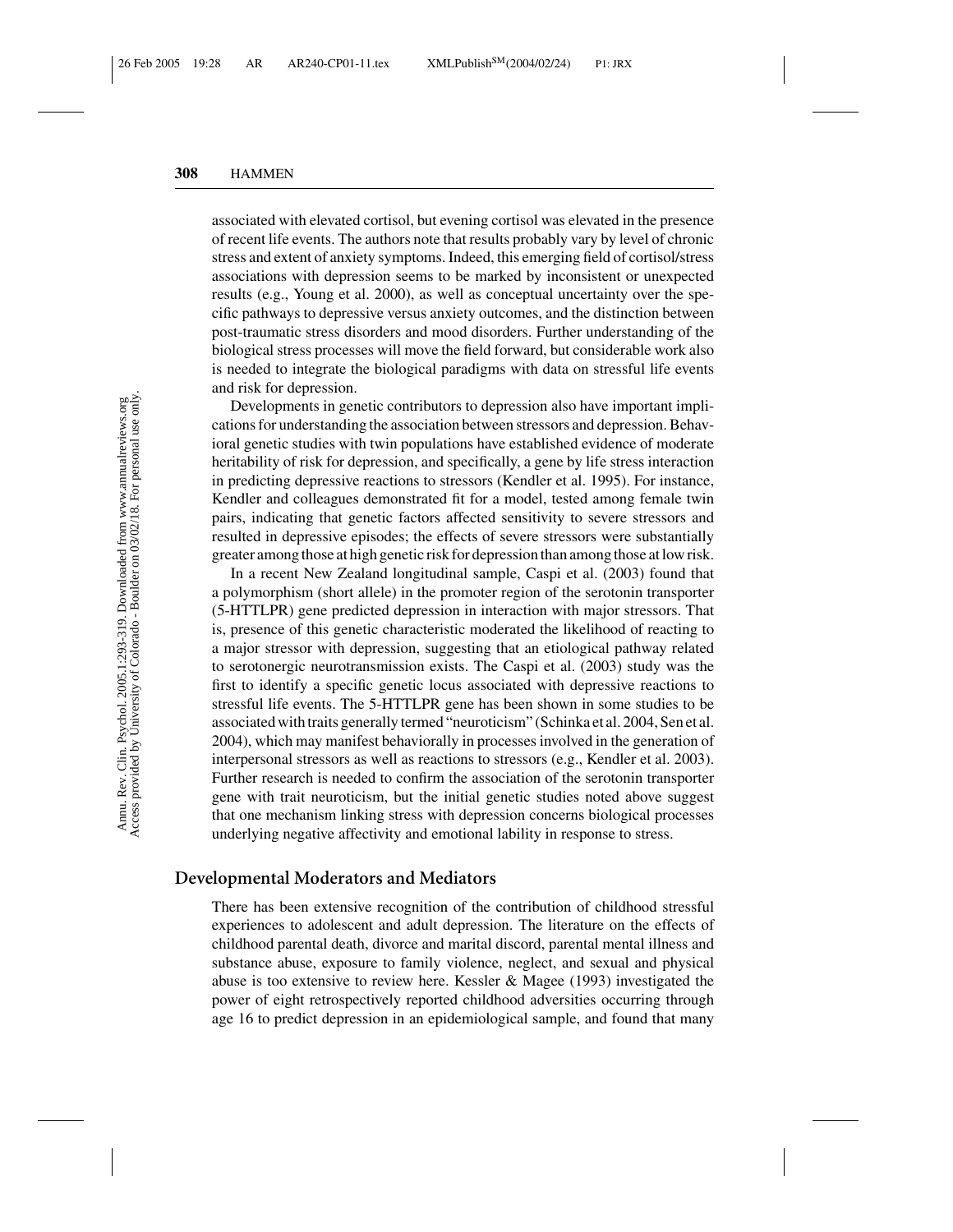were associated with the incidence and recurrence of major depressive disorder by age 20 (also, most are not unique or specific to depression: Kessler et al. 1997).

Does exposure to childhood or lifetime adversity play a role in the response of such affected individuals to stressful life events in adulthood? The early work of Brown & Harris (1978) indicated that the effect of recent stressful life events and ongoing difficulties was moderated or potentiated in part by the loss of a mother in childhood. Increasingly, stress researchers have specifically called for inclusion of lifetime (especially childhood) exposure to stressful events and circumstances as possible moderators or mediators of the effects of proximal stress on depression (or some view proximal stressors as the moderators or mediators of the effects of early adversity). Ensel & Lin (1996) examined the role of "distal" stressors (defined in their study as those occurring up to 15 years ago in their longitudinal study), and found that such events had direct predictive effects on current depressive symptoms, about equal to the effects of proximal (prior year) negative events (see also Garnefski et al. 1990).

One effect of early adversity might be its association with higher levels of adult stress. Bifulco et al. (2000) found that women who had experienced neglect or abuse in childhood had higher adult levels of severe adverse events and chronic stressors (especially in close relationships) than did those who did not have such experiences. In their study, the combination of childhood abuse/neglect and high levels of adult exposure to negative life events best predicted recurrent depressive episodes. Relatedly, Kessler & Magee (1994) found that chronic interpersonal stress in adulthood mediated the association between exposure to family violence in childhood and adult depression. Kendler et al. (1993a) found that lifetime history of traumas indirectly predicted risk for major depression, occurring both through an effect on prior episodes predicting current depression and through traumas predicting higher levels of recent stressors and ongoing difficulties.

Another approach to the effects of early adversity on later reactions to stress has postulated a "sensitization" effect. Hammen et al. (2000) tested the hypothesis that exposure to childhood adversities (defined by the Kessler & Magee 1993 list) would moderate the association between recent stressful life events and depressive episodes, specifically predicting a "sensitization" effect such that earlystressed women would have less stress prior to onset than women without early adversity. Support for the prediction was found in a longitudinal study of late adolescent women, suggesting that it takes less stress to precipitate major depressive episodes in women exposed to childhood adversities compared with those not exposed. Caspi et al. (2003) found that genetic factors (presence of the 5- HTTLPR short allele) moderated the effects of early childhood maltreatment on young adult depression. Maltreatment had little effect on the presence of depression unless the individual carried one, or especially two, short alleles. As noted above, the investigators found that the presence of these genes moderated the effect of stressful life events on major depressive episodes, but they did not report tests of the associations among maltreatment, adult stressors, genetic effects, and depression.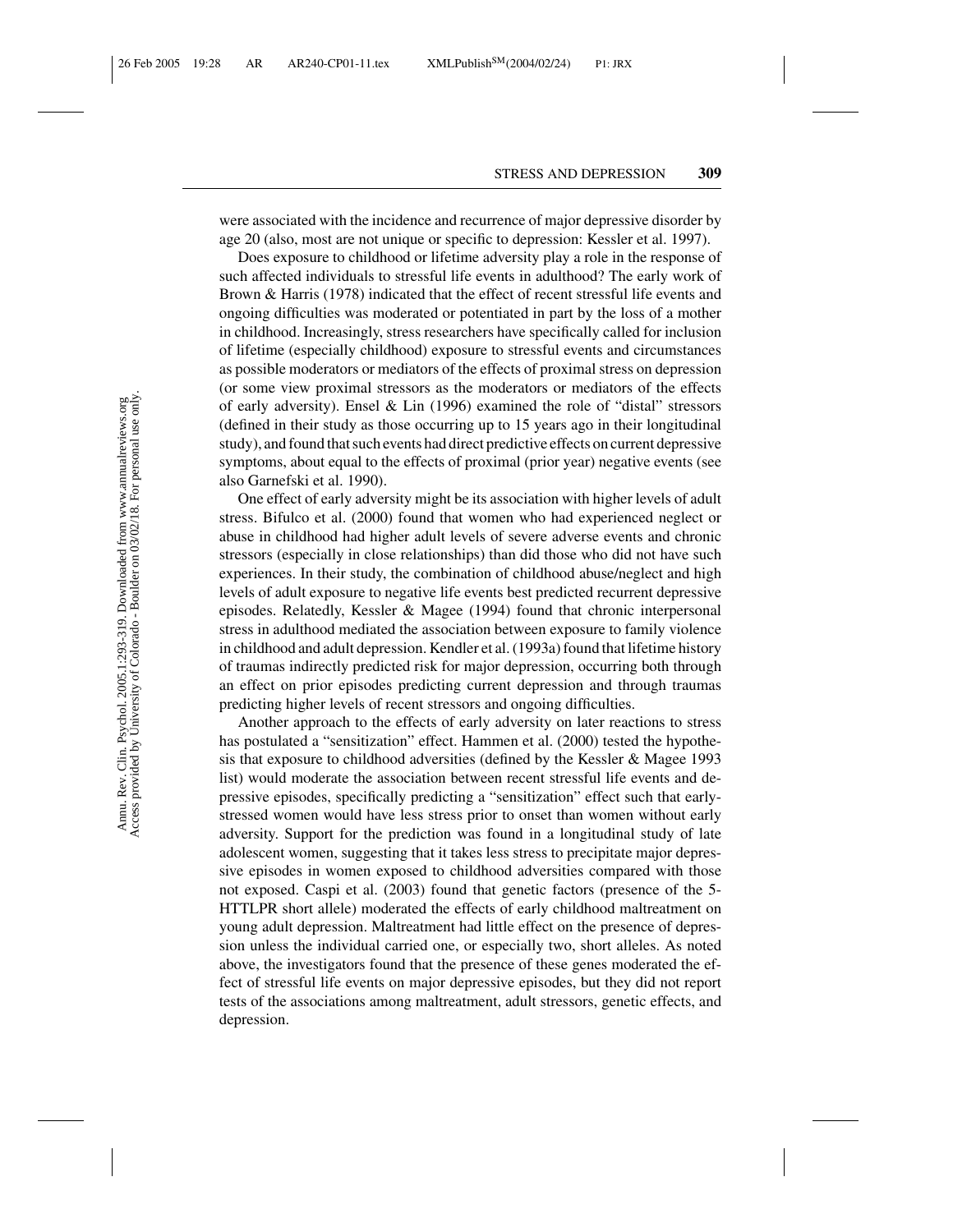Overall, therefore, this selective review suggests that early or distal stressors may have an important impact on later reactivity to stress, possibly in part by increasing chronic and episodic stress burden or in part by reducing the threshold at which stressors precipitate depression. There has been considerable research and speculation about other mechanisms (e.g., biological, attachment bonds, and cognitive "working models") linking early parent-child relationship quality to vulnerability to later depression, usually with an implicit hypothesis that adult stressors trigger the underlying vulnerability (e.g., reviewed in Goodman 2002, Meyer et al. 2001; also see Cicchetti & Toth 2005). Further research based on refined methods of measuring early and lifetime stress exposure is needed to help clarify the possible cumulative vulnerability to stress across the life span, and to advance understanding of the processes by which such vulnerability eventuates in depression.

#### **Psychological Moderators and Mediators**

There has been a great deal of interest in psychological characteristics that moderate the stress-depression relationship, including cognitive styles reflecting typical but dysfunctional interpretations of the self and events, values and goals such as sociotropy/autonomy, and traits such as perfectionism and neuroticism.

The cognitive vulnerability model of depression has stimulated considerable research and elegant hypotheses (e.g., reviewed in Abramson et al. 2000), but remarkably, relatively few studies actually tested a diathesis-stress model with clinically significant depressive outcomes and stressful life event assessments in adult samples. Most research on cognitive diatheses, for instance, even when including prediction of depressive diagnoses, has generally failed to include or test for effects of stressors and their interactions with vulnerability, or have not yet reported results of such tests. One exception, predicting major depression in adolescents, tested stress (via questionnaire) by dysfunctional attitudes or negative attribution style interactions (Lewinsohn et al. 2001). The investigators found support for the predicted patterns with the dysfunctional attitudes (high stress plus high dysfunctional attitudes scores were associated with increased risk of developing a major depressive episode), but less support for attribution style (at high levels of stress, negative attribution style had little effect on outcome, but at low levels of stress, higher rates of depression occurred at higher levels of negative attribution style). Further exceptions to the paucity of cognitive diathesis-stress tests include several studies that were noted in the section above on content by personality/cognitive vulnerability congruence. The studies generally lend support to the hypothesis that interpersonal vulnerability, as conveyed by measures of attitudes and beliefs about the self in relationships and importance to the self of social connectedness, predicts depression following stressful life events with interpersonal content.

Additional noteworthy cognitive-diathesis studies of diagnosed depression include tests of a self-esteem vulnerability model by Brown and colleagues (Bifulco et al. 1998, Brown et al. 1990, Brown & Harris 1978, Harris et al. 2000), in which low self-esteem is measured by interviewer ratings from subjects' comments about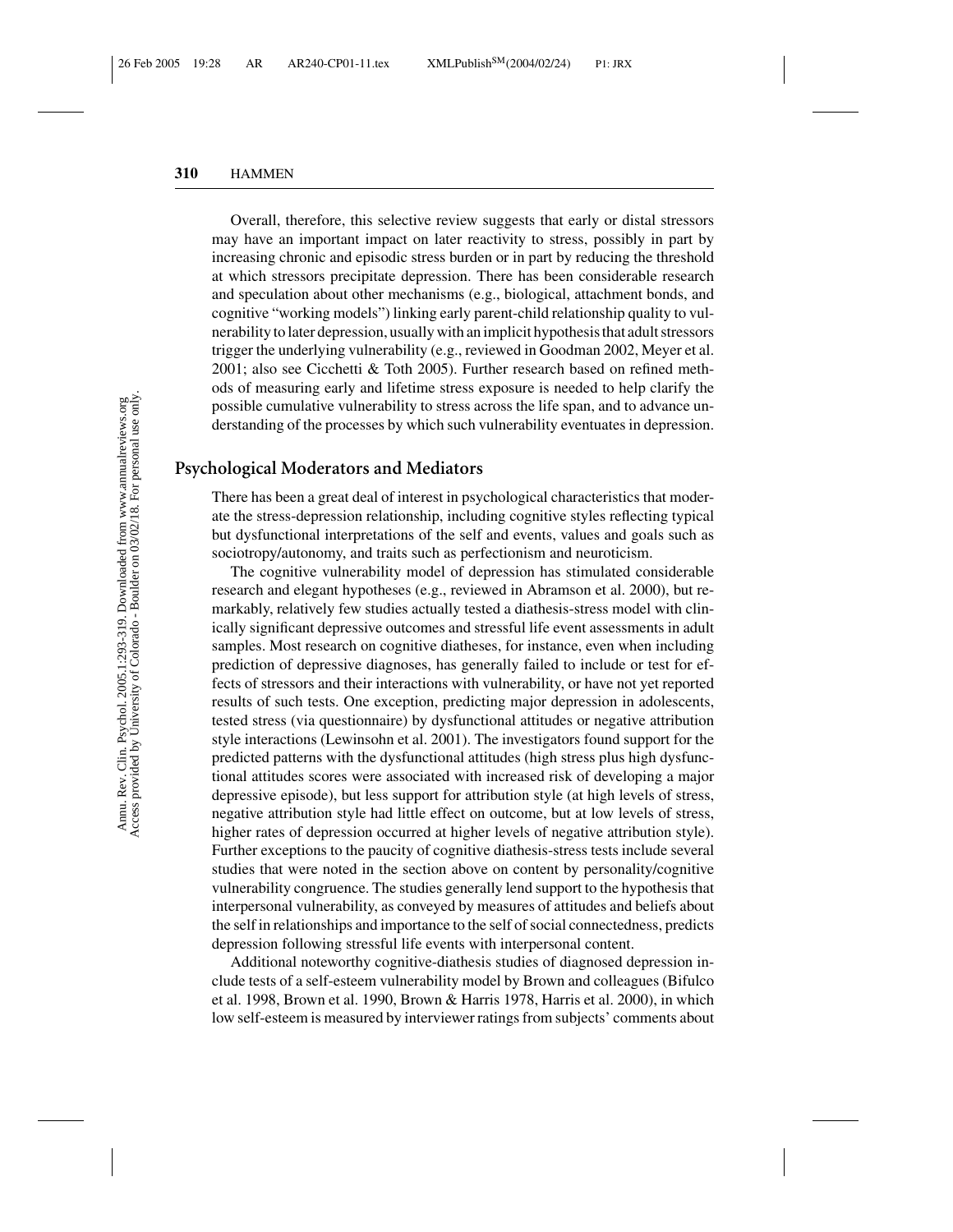their personal attributes, role competencies, and general self-acceptance. These studies have generally found support for the prediction that low self-esteem coupled with the experience of severe stressors triggers depressive episodes in community samples of women.

Several recent studies have investigated the question of whether trait neuroticism is a diathesis for depressive outcomes in the face of stress. As previously noted, Kendler et al. (2004) found that neuroticism moderated adults' reactions to stressful life events (and contributed to the occurrence of stressful life events; e.g., Kendler et al. 2003, Poulton & Andrews 1992). Van Os & Jones (1999) found that childhood-assessed neuroticism contributed to sensitivity to stressful life events in adulthood. A venerable topic in depression research in past decades, neuroticism appears to be emerging again as a significant variable in stress-depression research, perhaps largely because of its implications for understanding stress generation and stress reactivity, and as a candidate for aspects of genetic risk for depression.

## **Sociodemographic Moderators and Mediators**

Considerable research has addressed issues involving how stressors and their impact on depression may vary with constructs that reflect broad elements of an individual's social and demographic roles and contexts, including poverty and disadvantage, social support, and gender. Gender is the focus of this section. Any viable model of depression must address the well-known preponderance of female to male depression onsets, and there has been increasing interest in the issue of whether one element in the gender difference in rates of depression may be women's greater exposure to stressors—and possibly, greater reactivity to stressors.

Three classes of stress exposure have received some attention: specific stressors such as sexual victimization, chronic stress, and episodic stress. It has often been noted that females are substantially more likely to be victims of traumatic experiences such as sexual abuse and assault than are males, and that such experiences, especially in childhood or adolescence, are commonly predictive of depressive episodes (e.g., Cutler & Nolen-Hoeksema 1991, Weiss et al. 1999, Whiffen & Clark 1997). Cutler & Nolen-Hoeksema (1991), for instance, hypothesized that at least 35% of the gender difference in rates of depression could be due to the higher incidence of women's exposure to sexual assault. If other forms of assault with higher exposure rates among women, such as serious marital violence, are factored in, Nolen-Hoeksema (2002) speculates that even more of the variance in gender differences might be accounted for. As noted above, childhood exposure and perhaps especially abuse—may create biological and psychological changes in stress-response mechanisms that increase the probability of depressive reactions to later stressor exposure.

Chronic stress, as noted above, has been inconsistently defined and relatively less studied among stress researchers. However, if measured as poverty and single parenting, women's rates of chronic stressful conditions exceed those of men, and these circumstances are often associated with depression (e.g., Brown & Moran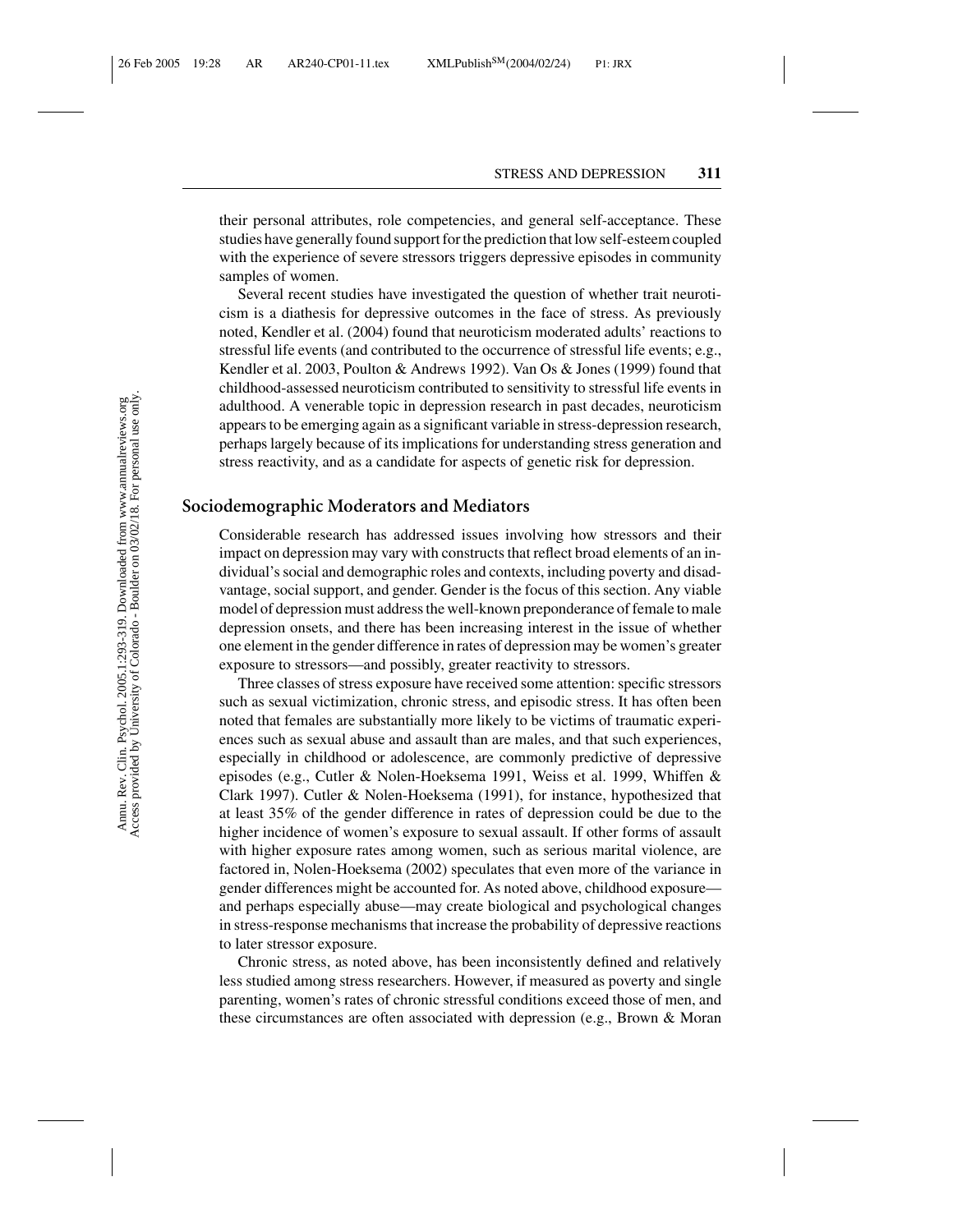1997, Bruce et al. 1991). Experiencing chronic illness and serving as primary caretakers for ill relatives also appear to be circumstances experienced by more women than men, and such conditions are also associated with depression (e.g., Maciejewski et al. 2001). Finally, Nolen-Hoeksema et al. (1999) assessed female role-related "chronic strains" in the form of reduced power and decision making, such as lack of affirmation in close relationships, role burden, housework inequities, childcare inequities, and other parenting strains. They found that such strains predicted depression over time and partially mediated gender differences in depression. It would be important to explore how chronic strains unique to women's lives might operate together with episodic stressors to precipitate depressive disorders.

Several recent studies have addressed the question of whether women experience higher rates of episodic stressful life events than do men. Mazure (1998) points out that most studies of stress and depression have been conducted with women, precluding tests of differential exposure and reaction to stressors. McGonagle & Kessler (1990) found marginally significantly more content domains of acute stress in women than in men, although they did not count the total numbers of stressors. Maciejewski et al. (2001) found no gender differences in the number of recent acute stressors in a large community sample of adults. Kendler et al. (2001b) also did not find overall different rates of acute events in a large twin sample but noted that men had higher frequencies of job loss, legal problems, and work problems, whereas women had higher rates of housing problems, loss of confidants, and problems getting along with individuals in their networks. However, several investigators have found significantly higher rates of total episodic stressors in adolescent girls compared to boys, and the effect was especially apparent for girls' higher rates of interpersonal events (Ge et al. 1994 and Rudolph & Hammen 1999, regarding adolescents; Spangler et al. 1996, regarding depressed adult outpatients). Although more comparison studies need to be conducted, it may be that the overall rate of exposure to acute stressors is not different, whereas specific domains such as interpersonal events may be especially common among females.

The issue of gender differences in depressive reactions to stress appears to yield greater consensus, with more studies indicating that women are more likely to become depressed in response to stressors than are men. McGonagle & Kessler (1990) found no sex difference in the impact of episodic stress on depressive symptoms, but the effect of chronic stress was twice as strong in women as in men across various content domains.

Kendler et al. (2001a) found specific differences in genders according to which events were depressogenic: for men, divorce, separation, or work problems; for women, problems in relationships with people in their close networks. Kendler et al. (2001a) argued that gender differences in depression were not explained by differential sensitivity to stressors. Maciejewski et al. (2001) found that although women did not have higher rates of stressors, they were more likely to become depressed in response to life events (controlling for a number of factors including socioeconomic status, age, marital status, history of depression, chronic health problems, and other chronic stressors). Illustrating women's greater reactivity,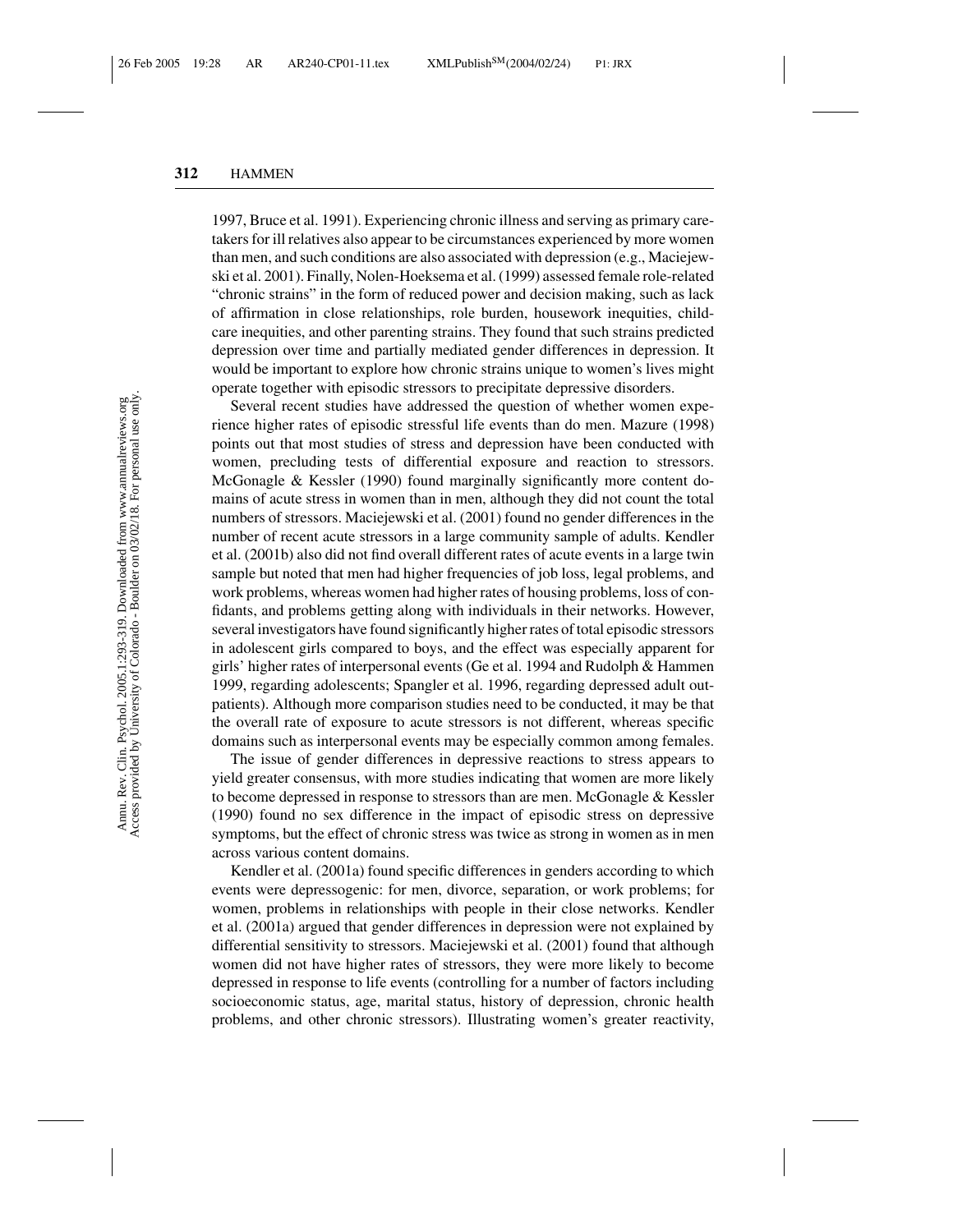Maciejewski et al. (2001) noted that there were a few events to which both genders were equally reactive (e.g., death of spouse or child, divorce, or marital problems), but women were also more reactive to deaths in a broader range of relationships, such as friends and relatives. Van Os & Jones (1999) also found that women were more vulnerable to depression in the face of stressors. Rudolph (2002, Rudolph & Hammen 1999) found that adolescent girls were more likely to experience depression associated with interpersonal events than were boys. Spangler et al. (1996) found that women were more likely to have a diathesis-stress match (especially interpersonal) prior to depression onset than were men.

Overall, findings of gender differences in exposure to stress, and especially reactivity to stress, may provide clues to the greater rates of depression in women. However, the mechanisms underlying such patterns remain to be explicated, and several theoretical reviews have offered a variety of hypotheses (e.g., Cyranowski et al. 2000, Hankin & Abramson 2002, Nolen-Hoeksema 2002, Nolen-Hoeksema & Girgus 1994).

### **CONCLUSIONS AND FUTURE DIRECTIONS**

Research has supported a strong association between stress and depression, but the overarching question remains: Why do some people get depressed following stressful experiences and others do not? Promising explorations of this question from cognitive, developmental, biological, personality, and contextual approaches have been pursued, with much left to be done to resolve the question to the point of yielding treatment and prevention implications. As we build future efforts on previous accomplishments, several challenges are noteworthy.

One fundamental issue is recognition of the empirical limitations of the field: the extent to which most stress-depression research has been based on largely female samples, mostly on episodic stressors, and mainly on cross-sectional designs, with few tests of mediation. Expansion of research populations and longitudinal designs, and conceptualization and measurement of chronic stress, would improve the validity and completeness of our models and their empirical support.

A challenge to the field is the need for multivariate, complex models with different levels of variables, possibly yielding different pathways to depression (e.g., Kendler et al. 2002). Such studies are enormously difficult and require considerable resources, but seem necessary to capture the complexities of the stressdepression process. Such work calls for integrative biological-developmentalpsychosocial research, and offers an exceptional opportunity for interdisciplinary efforts.

A further challenge to the field is to characterize and account for the possibility of progressive, changing processes over time and clinical course, and for the mutual and transactional relationships between the person and the environment. Issues such as stress generation, effects of childhood adversity on later susceptibility to stress, onset versus recurrence, and stress sensitization and kindling processes are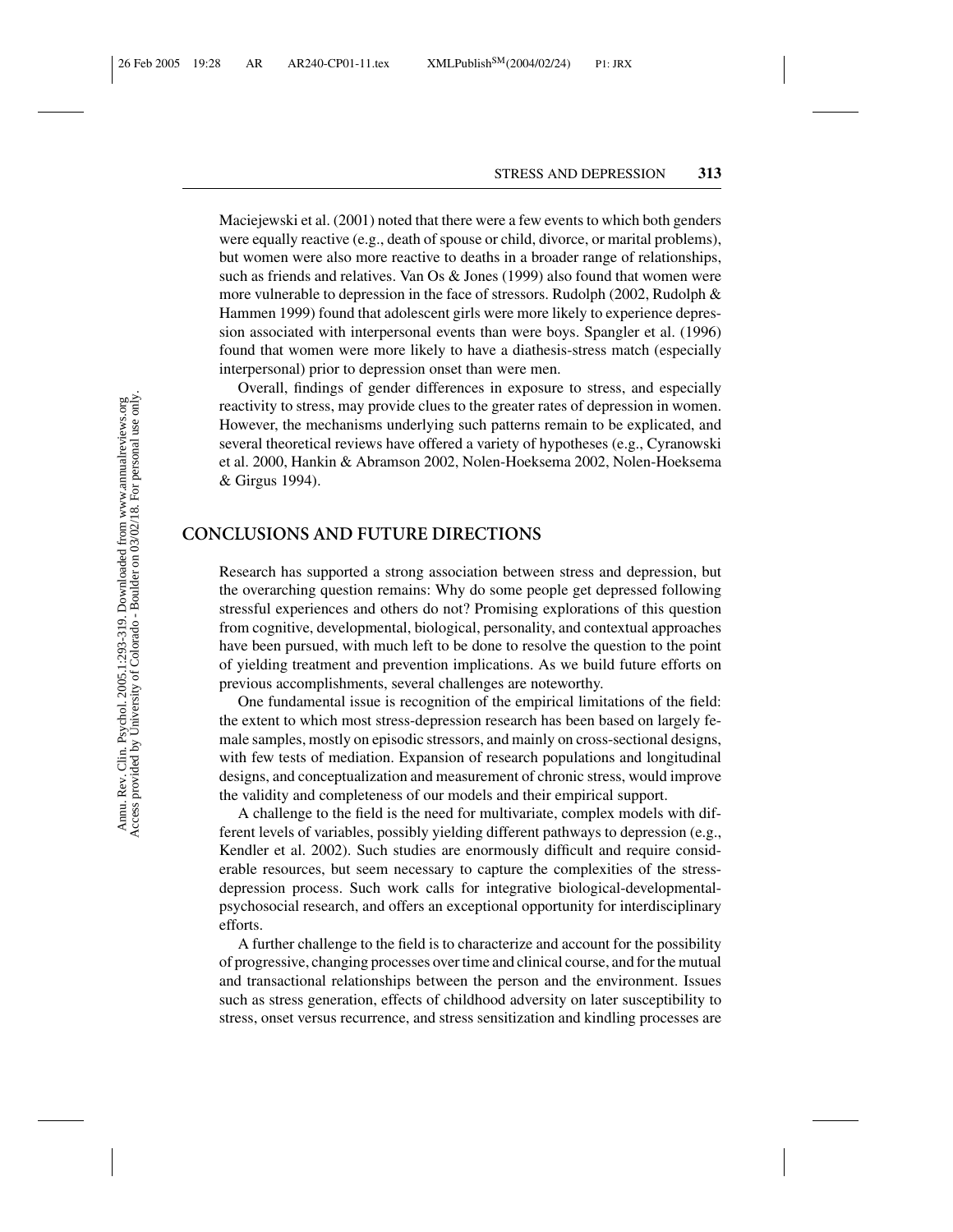all examples of research that deepens our appreciation that a dynamic rather than static process occurs in the stress-depression relationship.

#### **The** *Annual Review of Clinical Psychology* **is online at http://clinpsy.annualreviews.org**

#### **LITERATURE CITED**

- Abramson LY, Alloy L, Hankin B, Haeffel G, MacCoon D, Gibb B. 2002. Cognitive vulnerability-stress models of depression in a self-regulatory and psychobiological context. See Gotlib & Hammen 2002, pp. 268–94
- Adrian C, Hammen C. 1993. Stress exposure and stress generation in children of depressed mothers. *J. Consult. Clin. Psychol.* 61:354– 59
- American Psychiatric Association. 1994. *Diagnostic and Statistical Manual of Mental Disorders*. Washington, DC: APA. 4th ed.
- American Psychiatric Association. 2000. *Diagnostic and Statistical Manual of Mental Disorders*. Washington, DC: APA. 4th ed., text rev.
- Bebbington PE, Brugha T, MacCarthy B, Potter J, Sturt E, et al. 1988. The Camberwell Collaborative Depression Study: I. Depressed probands: adversity and the form of depression. *Br. J. Psychiatry* 152:754–65
- Beck AT. 1983. Cognitive therapy of depression: new perspectives. In *Treatment of Depression: Old Controversies and New Approaches*, ed. PJ Clayton, JE Barrett, pp. 265– 90. New York: Raven
- Bifulco A, Bernazzani O, Moran PM, Ball C. 2000. Lifetime stressors and recurrent depression: preliminary findings of the Adult Life Phase Interview (ALPHI). *Soc. Psychiatry Psychiatr. Epidemiol.* 35:264–75
- Bifulco A, Brown GW, Moran P, Ball C, Campbell C. 1998. Predicting depression in women: the role of past and present vulnerability. *Psychol. Med.* 28:39–50
- Blatt SJ. 1974. Levels of object representation in anaclitic and introjective depression. *Psychoanal. Study Child* 29:7–157
- Breslau N, Davis GC. 1986. Chronic stress

and major depression. *Arch. Gen. Psychiatry* 43:309–14

- Brown GW, Andrews B, Bifulco AT, Veiel HO. 1990. Self-esteem and depression: I. Measurement issues and prediction of onset. *Soc. Psychiatry Psychiatr. Epidemiol.* 25:200–9
- Brown GW, Harris TO. 1978. *Social Origins of Depression*. London: Free Press
- Brown GW, Harris TO. 1989. Depression. In *Life Events and Illness*, ed. GW Brown, TO Harris, pp. 49–93. New York: Guilford
- Brown GW, Harris TO, Hepworth C. 1994. Life events and endogenous depression: a puzzle reexamined. *Arch. Gen. Psychiatry* 51:525– 34
- Brown GW, Harris TO, Hepworth C. 1995. Loss, humiliation and entrapment among women developing depression: a patient and non-patient comparison. *Psychol. Med.* 25:7–21
- Brown GW, Moran PM. 1997. Single mothers, poverty and depression. *Psychol. Med.* 27:21–33
- Bruce ML, Hoff RA. 1994. Social and physical health risk factors for first-onset major depressive disorder in a community sample. *Soc. Psychiatry Psychiatr. Epidemiol.* 29:165–71
- Bruce ML, Takeuchi DT, Leaf PJ. 1991. Poverty and psychiatric status: longitudinal evidence from the New Haven Epidemiologic Catchment Area Study. *Arch. Gen. Psychiatry* 48:470–74
- Cairney J, Boyle M, Offord DR, Racine Y. 2003. Stress, social support and depression in single and married mothers. *Soc. Psychiatry Psychiatr. Epidemiol.* 38:442–49
- Caspi A, Sugden K, Moffitt TE, Taylor A, Craig IW, et al. 2003. Influence of life stress on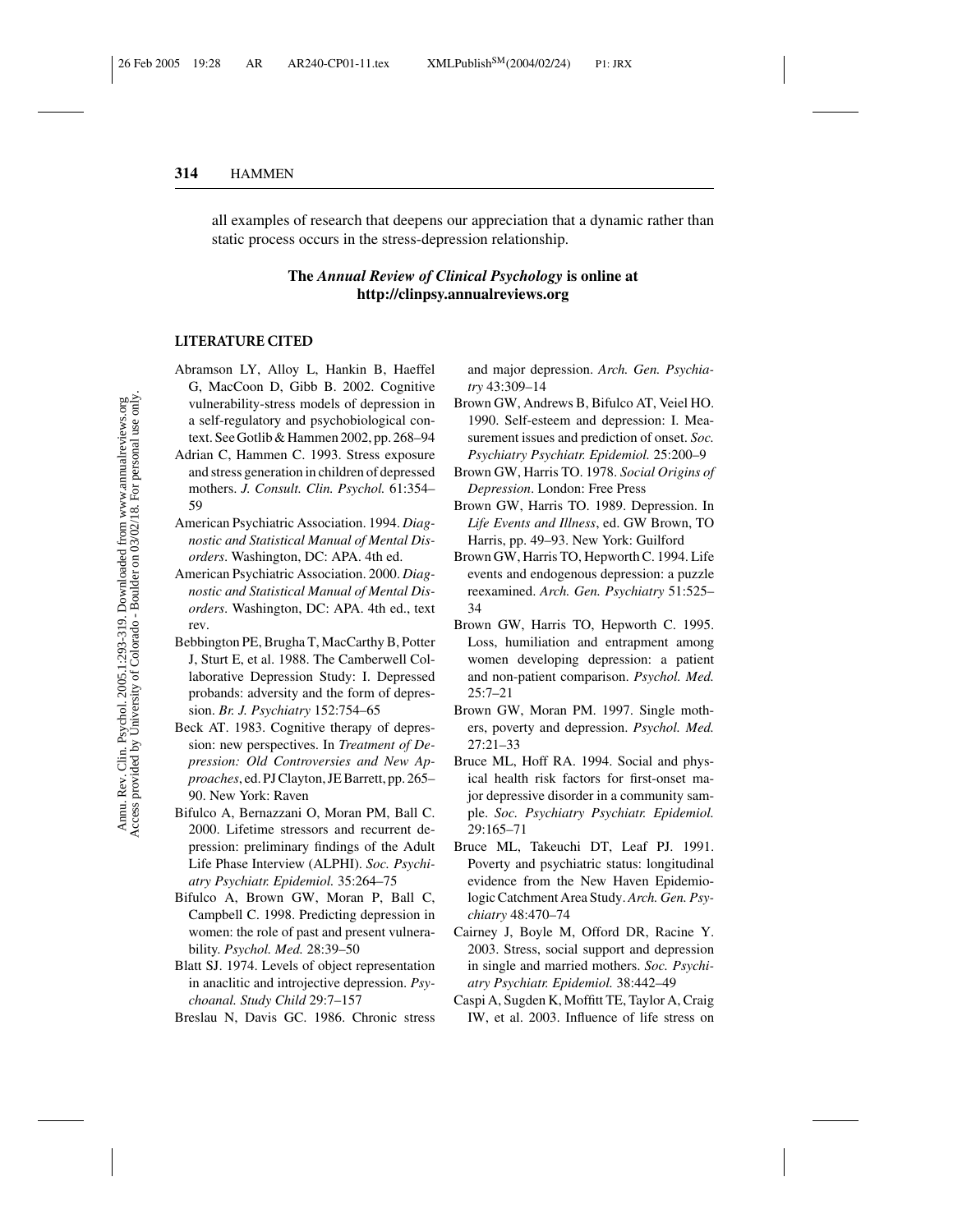depression: moderation by a polymorphism in the 5-HTT gene. *Science* 301:386–89

- Cicchetti D, Toth SL. 2005. Child maltreatment. *Annu. Rev. Clin. Psychol.* 1:409–38
- Coyne JC, Whiffen VE. 1995. Issues in personality as diathesis for depression: the case of sociotropy-dependency and autonomy-selfcriticism. *Psychol. Bull.* 118:358–78
- Cui X-J, Vaillant GE. 1997. Does depression generate negative life events? *J. Nerv. Ment. Dis.* 185:145–50
- Cutler SE, Nolen-Hoeksema S. 1991. Accounting for sex differences in depression through female victimization: childhood sexual abuse. *Sex Roles* 24:425–38
- Cyranowski JM, Frank E, Young E, Shear K. 2000. Adolescent onset of the gender difference in lifetime rates of major depression. *Arch. Gen. Psychiatry* 57:21–27
- Daley SE, Hammen C, Burge D, Davila J, Paley B, et al. 1997. Predictors of the generation of episodic stress: a longitudinal study of late adolescent women. *J. Abnorm. Psychol.* 106:251–59
- Daley SE, Hammen C, Davila J, Burge D. 1998. Axis II symptomatology, depression, and life stress during the transition from adolescence to adulthood. *J. Consult. Clin. Psychol.* 66:595–603
- Daley SE, Hammen C, Rao U. 2000. Predictors of first onset and recurrence of major depression in young women during the 5 years following high school graduation. *J. Abnorm. Psychol.* 109:525–33
- Davila J, Bradbury TN, Cohan CL, Tochluk S. 1997. Marital functioning and depressive symptoms: evidence for a stress generation model. *J. Personal. Soc. Psychol.* 73:849– 61
- Davila J, Hammen C, Burge D, Paley B, Daley SE. 1995. Poor interpersonal problem solving as a mechanism of stress generation in depression among adolescent women. *J. Abnorm. Psychol.* 104:592–600
- Dickerson SS, Kemeny ME. 2004. Acute stressors and cortisol responses: a theoretical integration and synthesis of laboratory research. *Psychol. Bull.* 130:355–91
- Dohrenwend BP, Levav I, Shrout PE, Schwartz S, Naveh G, et al. 1992. Socioeconomic status and psychiatric disorders: the causationselection issue. *Science* 255:946–52
- Ehnvall A, Agren H. 2002. Patterns of sensitisation in the course of affective illness: a life-charting study of treatment-refractory depressed patients. *J. Affect. Disord.* 70:67– 75
- Ensel WM, Lin N. 1996. Distal stressors and the life stress process. *J.Community Psychol.* 24:66–82
- Fergusson DM, Horwood LJ. 1987. Vulnerability to life events exposure. *Psychol. Med.* 17: 739–49
- Finlay-Jones R, Brown GW. 1981. Types of stressful life event and the onset of anxiety and depressive disorders. *Psychol. Med.* 11: 803–15
- Frank E, Anderson B, Reynolds CF, Ritenour A, Kupfer DJ. 1994. Life events and the research diagnostic criteria endogenous subtype: a confirmation of the distinction using the Bedford College methods. *Arch. Gen. Psychiatry* 51:519–24
- Garnefski N, Van Egmond M, Straatman M. 1990. The influence of early and recent life stress on severity of depression. *Acta Psychiatr. Scand.* 81:295–301
- Ge X, Conger RD, Lorenz FO, Simons RL. 1994. Parents' stressful life events and adolescent depressed mood. *J. Health Soc. Behav.* 35:28–44
- Gold PW, Goodwin FK, Chrousos GP. 1988. Clinical and biochemical manifestations of depression: relation to the neurobiology of stress II. *N. Engl. J. Med.* 319:348–53
- Goodman SH. 2002. Depression and early adverse experiences. See Gotlib & Hammen 2002, pp. 245–67
- Goodyer IM, Herbert J, Tamplin A, Altham PME. 2000. Recent life events, cortisol, dehydroepiandrosterone and the onset of major depression in high-risk adolescents. *Br. J. Psychiatry* 177:499–504
- Gotlib IH, Hammen CL, eds. 2002. *Handbook of Depression*. New York: Guilford
- Hammen C. 1991. Generation of stress in the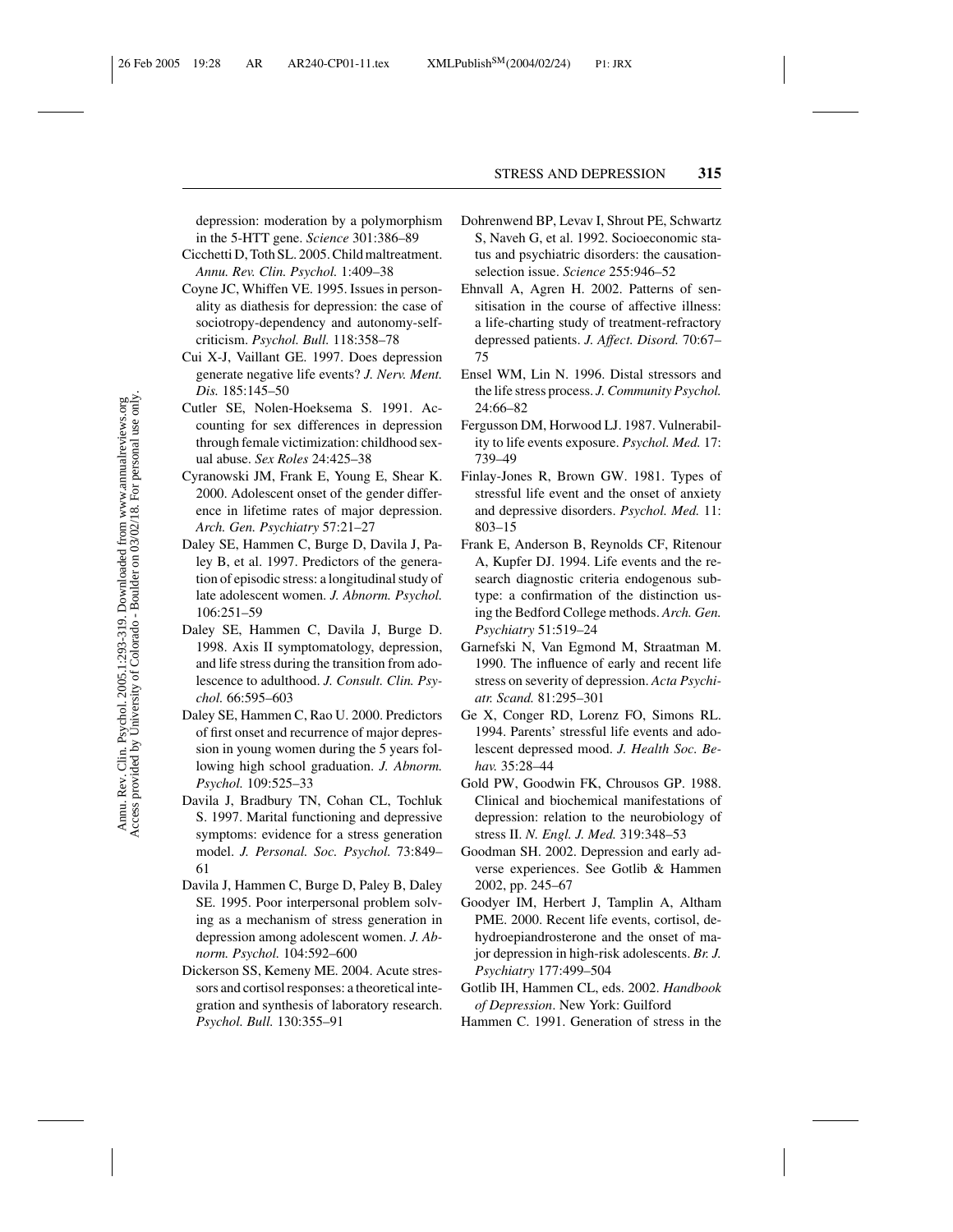course of unipolar depression. *J. Abnorm. Psychol.* 100:555–61

- Hammen C. 1992. Life events and depression: the plot thickens. *Am. J. Community Psychol.* 20:179–93
- Hammen C. 1995. Stress and depression: research findings on the validity of an endogenous subtype of depression. *Dir. Psychiatry* 15:1–8
- Hammen C. 2003. Interpersonal stress and depression in women. *J. Affect. Disord.* 74:49– 57
- Hammen C, Brennan PA. 2001. Depressed adolescents of depressed and nondepressed mothers: tests of an interpersonal impairment hypothesis. *J. Consult. Clin. Psychol.* 69:284–94
- Hammen C, Brennan PA. 2002. Interpersonal dysfunction in depressed women: impairments independent of depressive symptoms. *J. Affect. Disord.* 72:145–56
- Hammen C, Burge D, Daley SE, Davila J, Paley B, Rudolph KD. 1995. Interpersonal attachment cognitions and prediction of symptomatic responses to interpersonal stress. *J. Abnorm. Psychol.* 104:436–43
- Hammen C, Davila J, Brown G, Ellicott A, Gitlin M. 1992. Psychiatric history and stress: predictors of severity of unipolar depression. *J. Abnorm. Psychol.* 101:45–52
- Hammen C, Ellicott A, Gitlin M, Jamison KR. 1989. Sociotropy/autonomy and vulnerability to specific life events in patients with unipolar depression and bipolar disorders. *J. Abnorm. Psychol.* 98:154–60
- Hammen C, Goodman-Brown T. 1990. Selfschemas and vulnerability to specific life stress in children at risk for depression.*Cogn. Ther. Res.* 14:215–27
- Hammen C, Henry R, Daley SE. 2000. Depression and sensitization to stressors among young women as a function of childhood adversity. *J. Consult. Clin. Psychol.* 68:782–87
- Hammen C, Marks T, Mayol A, DeMayo R. 1985. Depressive self-schemas, life stress, and vulnerability to depression. *J. Abnorm. Psychol.* 94:308–19
- Hammen C, Shih JH, Brennan PA. 2004. Inter-

generational transmission of depression: test of an interpersonal stress model in a community sample. *J. Consult. Clin. Psychol.* 72: 511–22

- Hankin BL, Abramson LY. 2002. Measuring cognitive vulnerability to depression in adolescence: reliability, validity and gender differences. *J. Clin. Child Adolesc.* 31:491–504
- Harkness KL, Luther J. 2001. Clinical risk factors for the generation of life events in major depression. *J. Abnorm. Psychol.* 110:564–72
- Harkness KL, Monroe SM, Simons AD, Thase M. 1999. The generation of life events in recurrent and non-recurrent depression. *Psychol. Med.* 29:135–44
- Harris TO, Borsanyi S, Messari S, Stanford K, Cleary SE, et al. 2000. Morning cortisol as a risk factor for subsequent major depressive disorder in adult women. *Br. J. Psychiatry* 177:505–10
- Hayden EP, Klein DN. 2001. Outcome of dysthymic disorder at 5-year follow-up: the effect of familial psychopathology, early adversity, personality, comorbidity, and chronic stress. *Am. J. Psychiatry* 158:1864–70
- Heim C, Nemeroff CB. 2001. The role of childhood trauma in the neurobiology of mood and anxiety disorders: preclinical and clinical studies. *Biol. Psychiatry* 49:1023–39
- Herzberg DS, Hammen C, Burge D, Daley SE, Davila J, Lindberg N. 1998. Social competence as a predictor of chronic interpersonal stress. *Pers. Relat.* 5:207–18
- Holsboer F. 1995. Neuroendocrinology of mood disorders. In *Psychopharmacology: The Fourth Generation in Progress*, ed. FE Bloom, DJ Kupfer, pp. 957–69. New York: Raven
- Kaufman J, Plotsky PM, Nemeroff CB, Charney DS. 2000. Effects of early adverse experiences on brain structure and function: clinical implications. *Biol. Psychiatry* 48:778– 90
- Kendler KS, Gardner CO, Prescott CA. 2002. Toward a comprehensive developmental model for major depression in women. *Am. J. Psychiatry* 159:1133–45
- Kendler KS, Gardner CO, Prescott CA. 2003.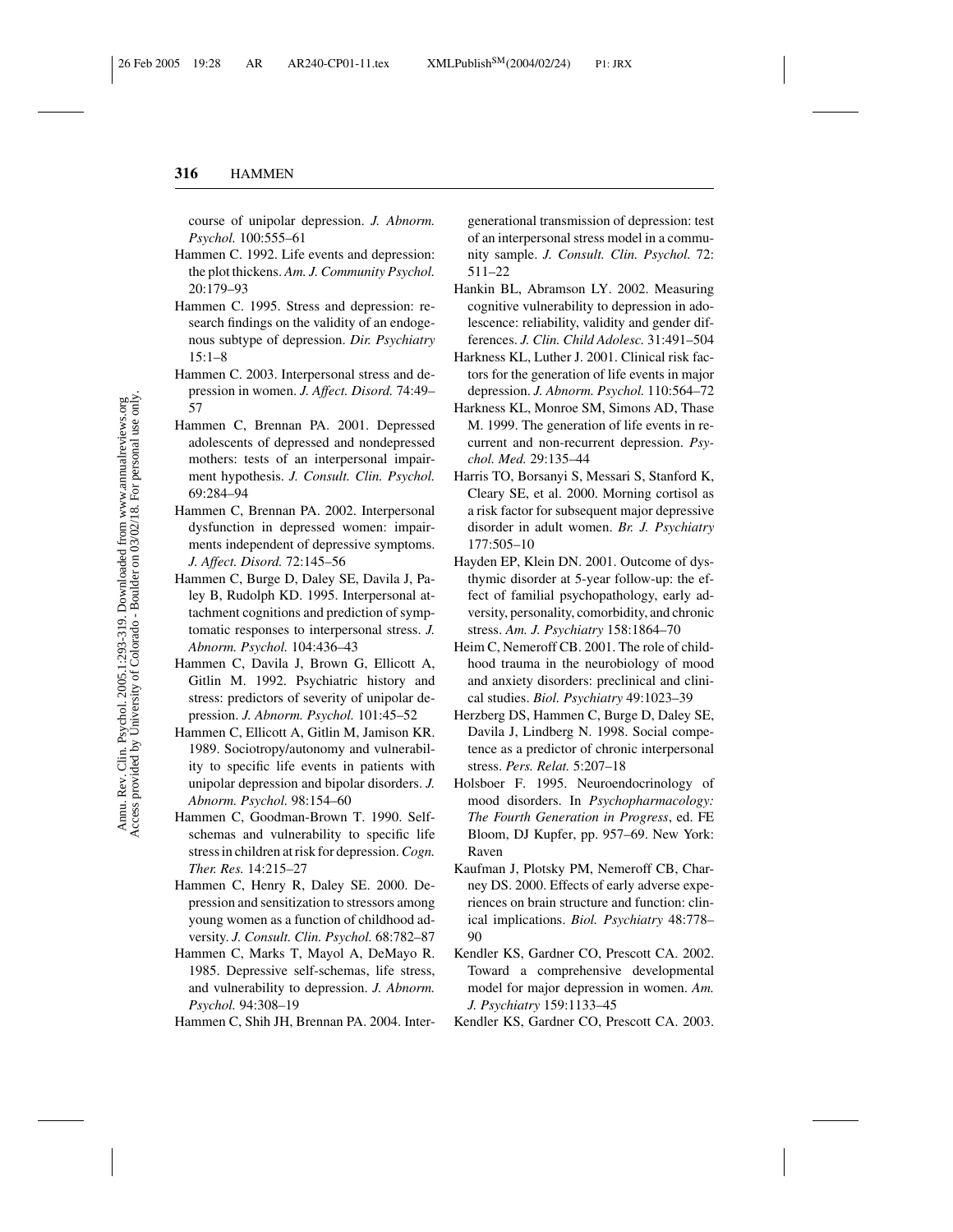Personality and the experience of environmental adversity. *Psychol. Med.* 33:1193– 202

- Kendler KS, Karkowski LM, Prescott CA. 1998. Stressful life events and major depression: risk period, long-term contextual threat and diagnostic specificity. *J. Nerv. Ment. Dis.* 186:661–69
- Kendler KS, Karkowski LM, Prescott CA. 1999. Causal relationship between stressful life events and the onset of major depression. *Am. J. Psychiatry* 156:837–48
- Kendler KS, Karkowski-Shuman L. 1997. Stressful life events and genetic liability to major depression: genetic control of exposure to the environment? *Psychol. Med.* 27:539–47
- Kendler KS, Kessler RC, Neale MC, Heath AC, Eaves LJ. 1993a. The prediction of major depression in women: toward an integrated etiologic model. *Am. J. Psychiatry* 150:1139–48
- Kendler KS, Kessler RC, Walters EE, MacLean C, Neale MC, et al. 1995. Stressful life events, genetic liability, and onset of an episode of major depression in women. *Am. J. Psychiatry* 152:833–42
- Kendler KS, Kuhn J, Prescott CA. 2004. The interrelationship of neuroticism, sex, and stressful life events in the prediction of episodes of major depression. *Am. J. Psychiatry* 161:631–36
- Kendler KS, Neale MC, Kessler R, Heath AC, Eaves LJ. 1993b. A twin study of recent life events and difficulties. *Arch. Gen. Psychiatry* 50:789–96
- Kendler KS, Thornton LM, Gardner CO. 2000. Stressful life events and previous episodes in the etiology of major depression in women: an evaluation of the "kindling" hypothesis. *Am. J. Psychiatry* 157:1243–51
- Kendler KS, Thornton LM, Gardner CO. 2001a. Genetic risk, number of previous depressive episodes, and stressful life events in predicting onset of major depression. *Am. J. Psychiatry* 158:582–86
- Kendler KS, Thornton LM, Prescott CA. 2001b. Gender differences in the rates of exposure to stressful life events and sensitivity to

their depressogenic effects.*Am. J. Psychiatry* 158:587–93

- Kessler RC. 1997. The effects of stressful life events on depression. *Annu. Rev. Psychol.* 48:191–214
- Kessler RC, Davis CG, Kendler KS. 1997. Childhood adversity and adult psychiatric disorder in the US National Comorbidity Survey. *Psychol. Med.* 27:1101–19
- Kessler RC, Magee WJ. 1993. Childhood adversities and adult depression: basic patterns of association in a US national survey. *Psychol. Med.* 23:679–90
- Kessler RC, Magee WJ. 1994. Childhood family violence and adult recurrent depression. *J. Health Soc. Behav.* 35:13–27
- Ladd CO, Huot RL, Thrivikraman KV, Nemeroff CB, Meaney MJ, Plotsky PM. 2000. Long-term behavioral and neuroendocrine adaptations to adverse early experience. In *Progress in Brain Research*, ed. EA Mayer, CB Saper, pp. 81–103. New York: Elsevier
- Lam DH, Green B, Power MJ, Checkley S. 1996. Dependency, matching adversities, length of survival and relapse in major depression. *J. Affect. Disord.* 37:81–90
- Lee AL, Ogle WO, Sapolsky RM. 2002. Stress and depression: possible links to neuron death in the hippocampus. *Bipolar Disord.* 4:117–28
- Lewinsohn PM, Allen NB, Seeley JR, Gotlib IH. 1999. First onset versus recurrence of depression: differential processes of psychosocial risk. *J. Abnorm. Psychol.* 108:483–89
- Lewinsohn PM, Joiner TE Jr, Rohde P. 2001. Evaluation of cognitive diathesis-stress models in predicting major depressive disorder in adolescents. *J. Abnorm. Psychol.* 110:203– 15
- Maciejewski PK, Prigerson HG, Mazure CM. 2001. Sex differences in event-related risk for major depression.*Psychol. Med.* 31:593–604
- Mazure CM. 1998. Life stressors as risk factors in depression. *Clin. Psychol. Sci. Pract.* 5:291–313
- Mazure CM, Maciejewski PK, Jacobs SC, Bruce ML. 2002. Stressful life events interacting with cognitive/personality styles to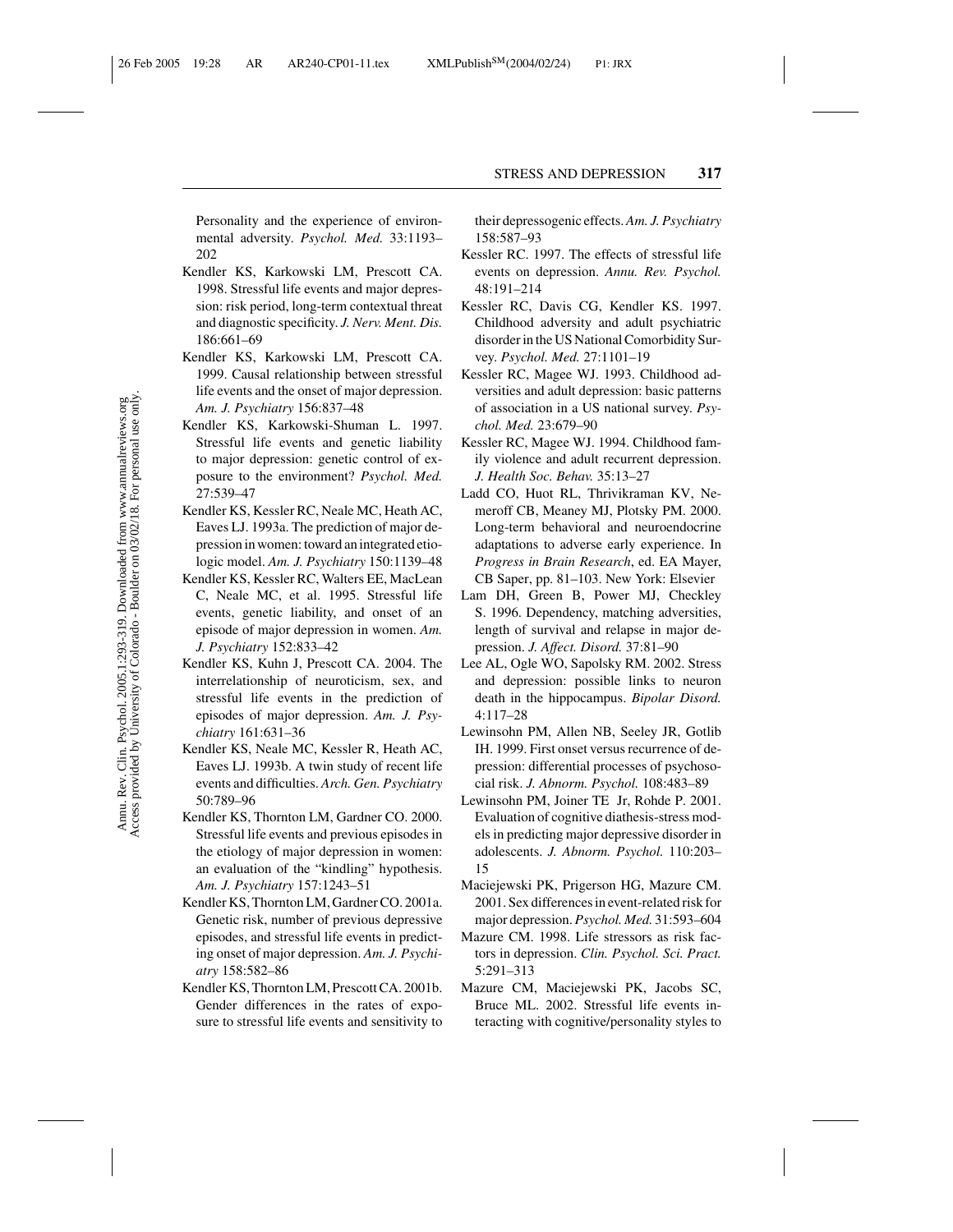predict late-onset major depression. *Am. J. Geriatr. Psychiatry* 10:297–304

- McGonagle KA, Kessler RC. 1990. Chronic stress, acute stress, and depressive symptoms. *Am. J. Community Psychol.* 18:681– 706
- McGuffin P, Katz R, Aldrich J, Bebbington PE. 1988. The Camberwell Collaborative Depression Study: II. Investigation of family members. *Br. J. Psychiatry* 152:766–74
- McQuaid JR, Monroe SM, Roberts JE, Kupfer DJ, Frank E. 2000. A comparison of two life stress assessment approaches: prospective prediction of treatment outcome in recurrent depression. *J. Abnorm. Psychol.* 109:787–91
- Meyer SE, Chrousos GP, Gold PW. 2001. Major depression and the stress system: a life span perspective. *Dev. Psychopathol.* 13:565–80
- Monroe SM, Hadjiyannakis K. 2002. The social environment and depression: focusing on severe life stress. See Gotlib & Hammen 2002, pp. 314–40
- Monroe SM, Simons AD. 1991. Diathesisstress theories in the context of life stress research: implications for the depressive disorders. *Psychol. Bull.* 110:406–25
- Nietzel MT, Harris MJ. 1990. Relationship of dependency and achievement/autonomy to depression. *Clin. Psychol. Rev.* 10:279–97
- Nolen-Hoeksema S. 2002. Gender differences in depression. See Gotlib & Hammen 2002, pp. 492–509
- Nolen-Hoeksema S, Girgus JS. 1994. The emergence of gender differences in depression during adolescence. *Psychol. Bull.* 115:424– 43
- Nolen-Hoeksema S, Larson J, Grayson C. 1999. Explaining the gender difference in depressive symptoms. *J. Personal. Soc. Psychol.* 77:1061–72
- Ormel J, Oldehinkel AJ, Brilman EI. 2001. The interplay and etiological continuity of neuroticism, difficulties, and life events in the etiology of major and subsyndromal, first and recurrent depressive episodes in later life. *Am. J. Psychiatry* 158:885–91
- Patton GC, Coffey C, Posterino M, Carlin JB,

Bowes G. 2003. Life events and early onset depression: cause or consequence? *Psychol. Med.* 33:1203–10

- Paykel ES. 1997. The interview for recent life events. *Psychol. Med.* 27:301–10
- Paykel ES. 2003. Life events and affective disorders. *Acta Psychiatr. Scand.* 108:61– 66
- Paykel ES, Cooper Z. 1992. Life events and social stress. In *Handbook of Affective Disorders*, ed. ES Paykel, pp. 149–70. New York: Guilford
- Plotsky PM, Owens MJ, Nemeroff CB. 1998. Psychoneuroendocrinology of depression: hypothalamic-pituitary-adrenal axis. *Psychiatr. Clin. N. Am.* 21:293–307
- Post RM. 1992. Transduction of psychosocial stress into the neurobiology of recurrent affective disorder. *Am. J. Psychiatry* 149:999– 1010
- Post RM, Rubinow DR, Ballenger JC. 1984. Conditioning, sensitization, and kindling: implications for the course of affective illness. In *Neurobiology of Mood Disorders*, ed. RM Post, JC Ballenger, pp. 432–56. Baltimore, MD: Williams & Wilkins
- Potthoff JG, Holahan CJ, Joiner TE. 1995. Reassurance seeking, stress generation, and depressive symptoms: an integrative model. *J. Personal. Soc. Psychol.* 68:664–70
- Poulton RG, Andrews G. 1992. Personality as a cause of adverse life events. *Acta Psychiatr. Scand.* 85:35–38
- Rijsdijk FV, Sham PC, Sterne A, Purcell S, McGuffin P, et al. 2001. Life events and depression in a community sample of siblings. *Psychol. Med.* 31:401–10
- Riso LP, Miyatake RK, Thase ME. 2002. The search for determinants of chronic depression: a review of six factors. *J. Affect. Disord.* 70:103–16
- Robins CJ. 1990. Congruence of personality and life events in depression. *J. Abnorm. Psychol.* 99:393–97
- Rojo-Moreno L, Livianos-Aldana L, Cervera-Martinez G, Dominquez-Carabantes JA, Reig-Cerbrian MJ. 2002. The role of stress in the onset of depressive disorders: a controlled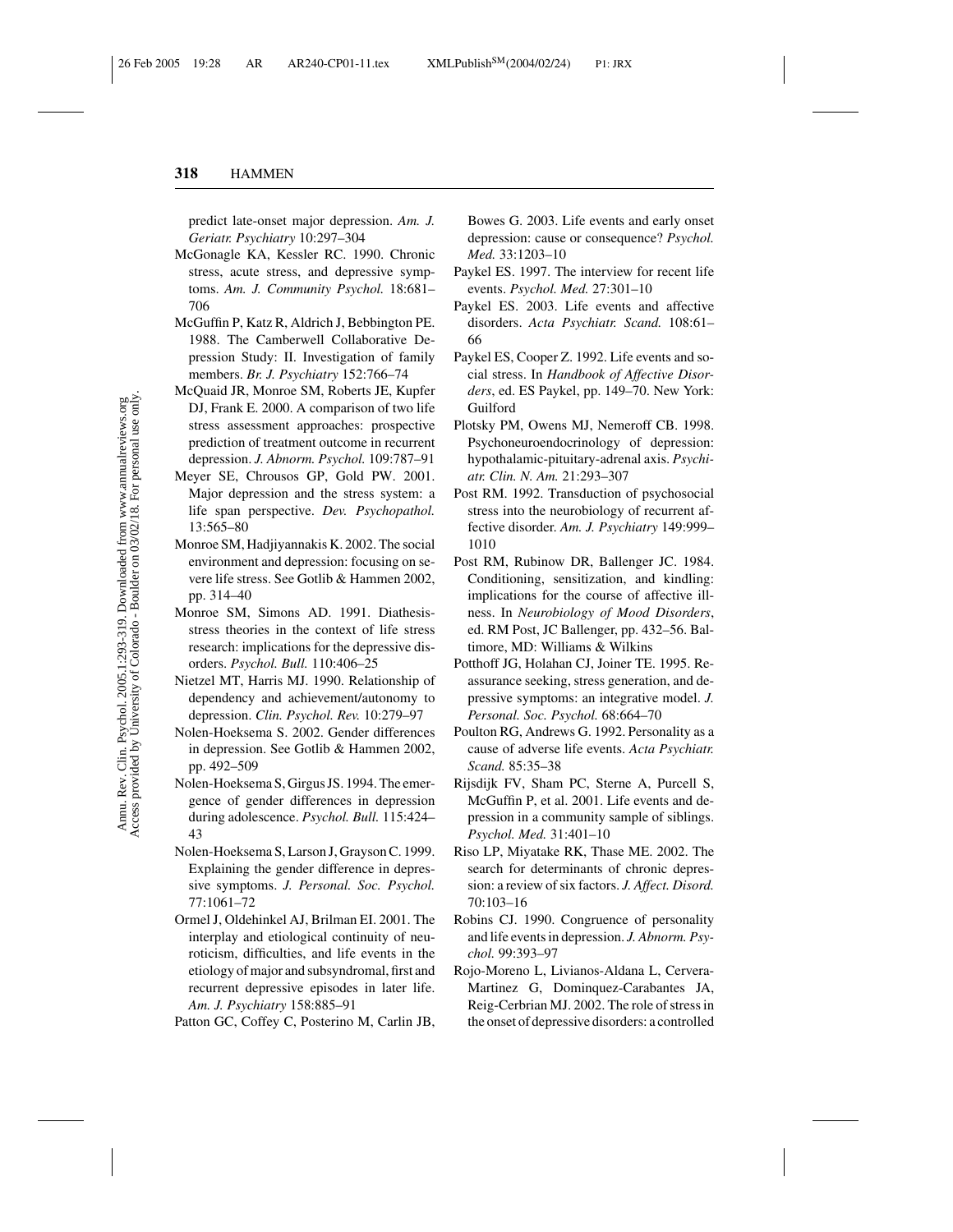study in a Spanish clinical sample. *Soc. Psychiatry Psychiatr. Epidemiol.* 37:592–98

- Rudolph KD. 2002. Gender differences in emotional responses to interpersonal stress during adolescence. *J. Adolesc. Health* 30:3–13
- Rudolph KD, Hammen C. 1999. Age and gender as determinants of stress exposure, generation, and reactions in youngsters: a transactional perspective. *Child Dev.* 70:660–77
- Rudolph KD, Hammen C, Burge D, Lindberg N, Herzberg D, Daley SE. 2000. Toward an interpersonal life-stress model of depression: the developmental context of stress generation. *Dev. Psychopathol.* 12:215–34
- Rutter M. 1986. Meyerian psychobiology, personality development, and the role of life experiences. *Am. J. Psychiatry* 143:1077–87
- Schinka J, Busch R, Robichaux-Keene N. 2004. A meta-analysis of the association between the serotonin transporter gene polymorphism (5-HTTLPR) and trait anxiety. *Mol. Psychiatry* 9:197–202
- Segal ZV, Shaw BF, Vella DD, Katz R. 1992. Cognitive and life stress predictors of relapse in remitted unipolar depressed patients: test of the congruency hypothesis. *J. Abnorm. Psychol.* 101:26–36
- Segrin C. 2001. Social skills and negative life events: testing the deficit stress generation hypothesis. *Curr. Psychol. Dev. Learn. Personal. Soc.* 20:19–35
- Sen S, Villafuerte S, Nesse R, Stoltenberg SF, Hopcian J, et al. 2004. Serotonin transporter and GABA(A) alpha 6 receptor variants are associated with neuroticism. *Biol. Psychiatry* 55:244–49
- Shrout PE, Link BG, Dohrenwend BP, Skodol AE, Stueve A, Mirotznik J. 1989. Characterizing life events as risk factors for depression: the role of fateful loss events. *J. Abnorm. Psychol.* 98:460–67
- Simons AD, Angell KL, Monroe SM, Thase ME. 1993. Cognition and life stress in depression: cognitive factors and the definition, rating, and generation of negative life events. *J. Abnorm. Psychol.* 102:584–91
- Spangler DL, Simons AD, Monroe SM, Thase

ME. 1996. Gender differences in cognitive diathesis-stress domain match: implications for differential pathways to depression. *J. Abnorm. Psychol.* 105:653–57

- Strickland PL, Deakin JFW, Percival C, Dixon J, Gater RA, Goldberg DP. 2002. Bio-social origins of depression in the community: interactions between social adversity, cortisol and serotonin neurotransmission. *Br. J. Psychiatry* 180:168–73
- Swindle RW, Cronkite RC, Moos RH. 1989. Life stressors, social resources, coping, and the 4-year course of unipolar depression. *J. Abnorm. Psychol.* 98:468–77
- Tennant C. 2002. Life events, stress and depression: a review of the findings. *Aust. NZ J. Psychiatry* 36:173–82
- Thase M, Jindal R, Howland R. 2002. Biological aspects of depression. See Gotlib & Hammen 2002, pp. 192–218
- van Os J, Jones PB. 1999. Early risk factors and adult person-environment relationships in affective disorder. *Psychol. Med.* 29:1055– 67
- Weiss EL, Longhurst JG, Mazure CM. 1999. Childhood sexual abuse as a risk factor for depression in women: psychosocial and neurobiological correlates. *Am. J. Psychiatry* 156:816–28
- Whiffen VE, Clark SE. 1997. Does victimization account for sex differences in depressive symptoms? *Br. J. Clin. Psychol.* 36:185–93
- Young EA, Lopez JF, Murphy-Weinberg V, Watson SJ, Akil H. 2000. Hormonal evidence for altered responsiveness to social stress in major depression. *Neuropsychopharmacology* 23:411–18
- Zimmerman M, Coryell W, Pfohl B. 1986. Validity of familial subtypes of primary unipolar depression: clinical, demographic, and psychosocial correlates. *Arch. Gen. Psychiatry* 43:1090–96
- Zuroff DC, Mongrain M, Santor DA. 2004. Conceptualizing and measuring personality vulnerability to depression: comment on Coyne and Whiffen 1995. *Psychol. Bull.* 130:489–511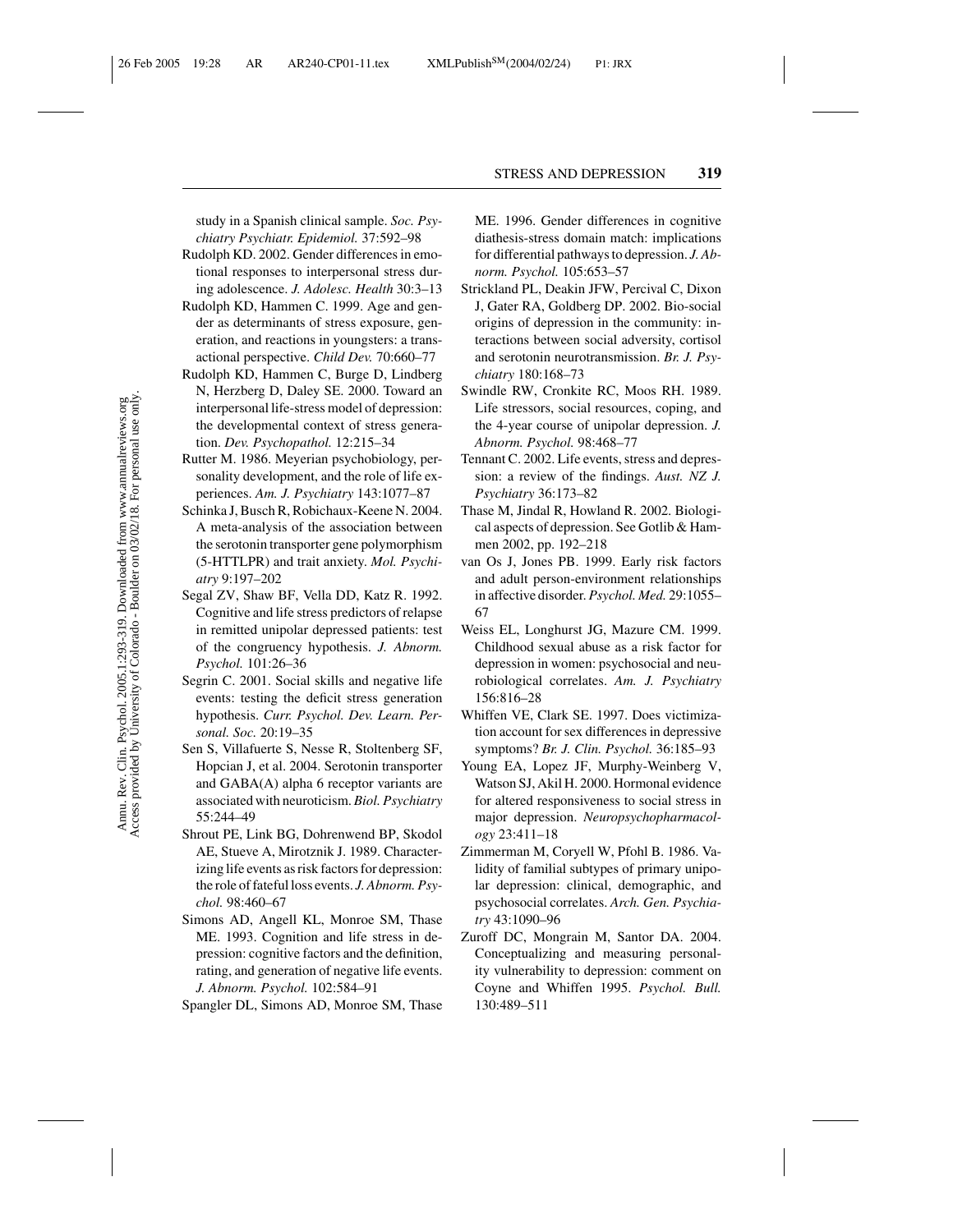# **CONTENTS**

| A HISTORY OF CLINICAL PSYCHOLOGY AS A PROFESSION IN AMERICA<br>(AND A GLIMPSE AT ITS FUTURE), Ludy T. Benjamin, Jr.                                                             | $\mathbf{1}$ |
|---------------------------------------------------------------------------------------------------------------------------------------------------------------------------------|--------------|
| STRUCTURAL EQUATION MODELING: STRENGTHS, LIMITATIONS,<br>AND MISCONCEPTIONS, Andrew J. Tomarken and Niels G. Waller                                                             | 31           |
| CLINICAL JUDGMENT AND DECISION MAKING, Howard N. Garb                                                                                                                           | 67           |
| MOTIVATIONAL INTERVIEWING, Jennifer Hettema, Julie Steele,<br>and William R. Miller                                                                                             | 91           |
| STATE OF THE SCIENCE ON PSYCHOSOCIAL INTERVENTIONS FOR<br>ETHNIC MINORITIES, Jeanne Miranda, Guillermo Bernal, Anna Lau,<br>Laura Kohn, Wei-Chin Hwang, and Teresa La Fromboise | 113          |
| <b>CULTURAL DIFFERENCES IN ACCESS TO CARE, Lonnie R. Snowden</b><br>and Ann-Marie Yamada                                                                                        | 143          |
| COGNITIVE VULNERABILITY TO EMOTIONAL DISORDERS,<br>Andrew Mathews and Colin MacLeod                                                                                             | 167          |
| PANIC DISORDER, PHOBIAS, AND GENERALIZED ANXIETY DISORDER,<br>Michelle G. Craske and Allison M. Waters                                                                          | 197          |
| <b>DISSOCIATIVE DISORDERS, John F. Kihlstrom</b>                                                                                                                                | 227          |
| THE PSYCHOBIOLOGY OF DEPRESSION AND RESILIENCE TO STRESS:<br>IMPLICATIONS FOR PREVENTION AND TREATMENT,                                                                         |              |
| Steven M. Southwick, Meena Vythilingam, and Dennis S. Charney                                                                                                                   | 255          |
| <b>STRESS AND DEPRESSION, Constance Hammen</b>                                                                                                                                  | 293          |
| THE COGNITIVE NEUROSCIENCE OF SCHIZOPHRENIA, Deanna M. Barch                                                                                                                    | 321          |
| CATEGORICAL AND DIMENSIONAL MODELS OF PERSONALITY<br>DISORDER, Timothy J. Trull and Christine A. Durrett                                                                        | 355          |
| THE DEVELOPMENT OF PSYCHOPATHY, Donald R. Lynam<br>and Lauren Gudonis                                                                                                           | 381          |
| CHILD MALTREATMENT, Dante Cicchetti and Sheree L. Toth                                                                                                                          | 409          |
| PSYCHOLOGICAL TREATMENT OF EATING DISORDERS, G. Terence Wilson                                                                                                                  | 439          |
| GENDER IDENTITY DISORDER IN CHILDREN AND ADOLESCENTS,<br>Kenneth J. Zucker                                                                                                      | 467          |